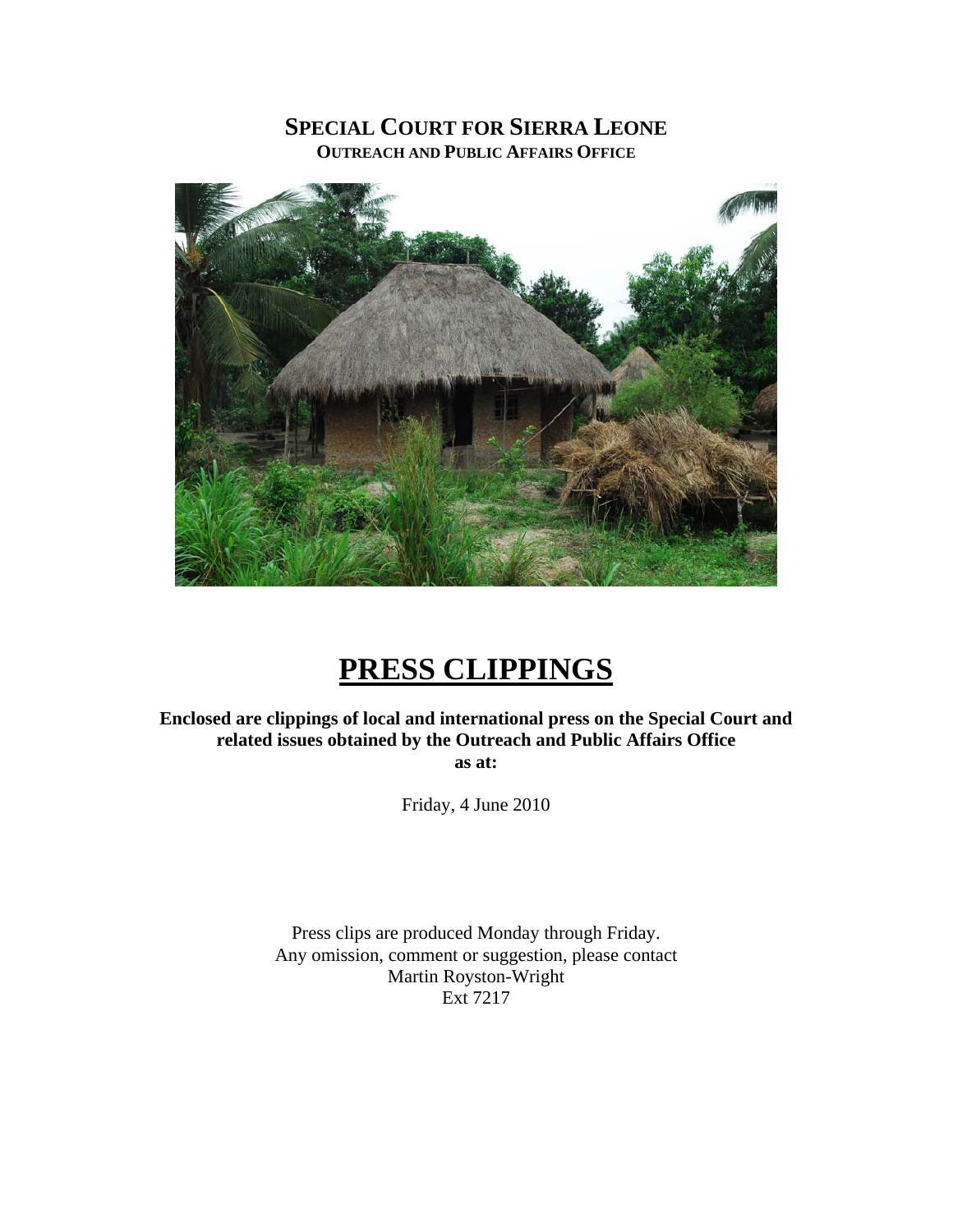| <b>Local News</b>                                                                      |             |
|----------------------------------------------------------------------------------------|-------------|
| Taylor Did Not Send NPFL Fighters to Salone' Witness Says / Concord Times              | Page 3      |
| Justice Kamanda Retains Special Court Presidency / Concord Times                       | Page 4      |
| Fambul Tok Visits Peace Farms in Moyamba / Awoko                                       | Page 5      |
| <b>International News</b>                                                              |             |
| Daily Summary / BBC World Service Trust                                                | Pages 6-7   |
| UNMIL Public Information Office Media Summary / UNMIL                                  | Pages 8-13  |
| Ex-General: Serb Officer not Guilty of Vukovar Massacre / Dalej.com                    | Pages 14-15 |
| Accused of War Crimes, and Living With Perks / New York Times                          | Pages 16-20 |
| ICC Registrar Participates in Panel on Impact of the Rome Statute System/ICC           | Pages 21-22 |
| International Criminal Court: only as strong as its member states / The Guardian.co.uk | Pages 23-24 |
| Rwandan Law on "Genocide Ideology" Impossibly Vague / Minnesota Public Radio           | Pages 25-26 |
| Rwanda Court Rejects Inaction Charge in Lawyer Case / Agence France Presse             | Page 27     |
| ICC Boss Launches War Victims Office / New Vision                                      | Page 28     |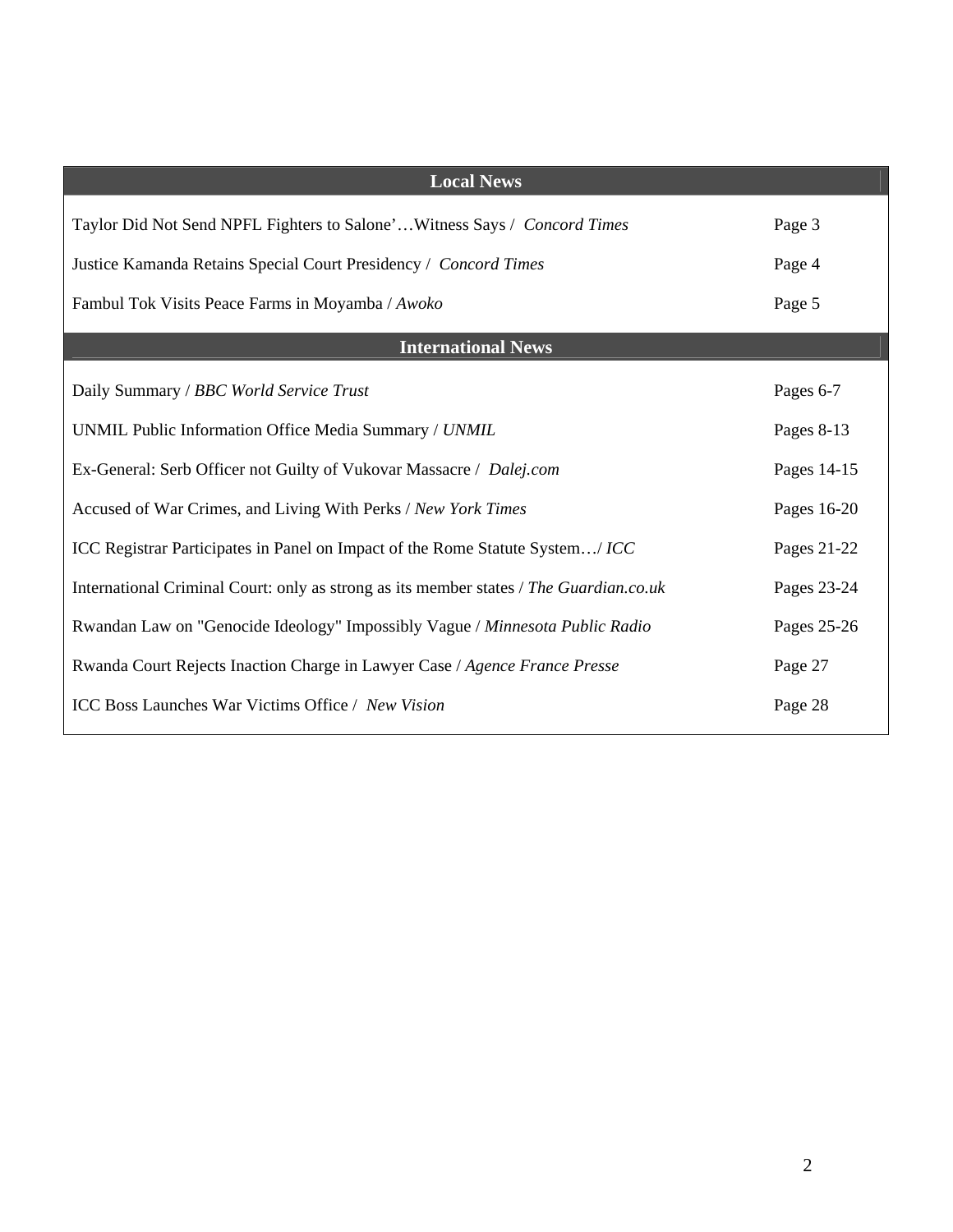## Concord Times Friday, 4 June 2010

#### Taylor did not send NPFL fighters to Salone asked again. ... witness says "He was their leader, yes, he can command them." the witness responded.



Liberian members of Charles Taylor's rebel group who assisted Sierra Leonean rebels during the country's civil conflict were not sent by the former Liberian president, but did so voluntarily, a defense witness for Mr. Taylor told Special Court judges in The Hague.

The defense witness is testifying with partial protective measures and is therefore only identified by pseudonym number DCT-292. The witness, who lived in Liberia before Mr. Taylor's National Patriotic Front of Liberia (NPFL) rebels invaded the country in 1989, said he later joined Revolutionary United Front (RUF) rebels in Sierra Leone, a group that Taylor is on trial for allegedly providing support for through supply of arms and ammunition in return for supply of diamonds. Taylor has denied the allegations against him.

Prosecutors say when the conflict started in Sierra Leone in 1991, Taylor provided support to NPFL personnel who helped RUF rebels to attack Sierra Leonean towns and villages.

Under cross-examination yesterday, DCT-292 told the court that the NPFL fighters who went to Sierra Leone did so voluntarily and allegations that they were sent by Taylor were wrong. The witness mentioned that NPFL commanders Anthony

**By Alpha Sesay** 

Menkunagbe, Dupoe Menkazohn, Francis Menwon, and Nixon Gaye, among many others, volunteered<br>to help the RUF in Sierra Leone. These Liberian fighters, prosecution witnesses have said, committed atrocities in Sierra Leone and were later forced to leave the country. The witness said that he cautioned RUF leader Foday Sankoh to seek advice from Taylor even though the men had indicated that they were in Sierra Leone to help the RUF voluntarily. Prosecution counsel Nicholas Koumjian had his doubts, "Sir, when you said that he (Foday Sankoh) should go talk to Charles Taylor that was because you knew that these Liberian soldiers who were creating the problems were under the command of Charles Taylor, correct?" Koumjian asked the wit $neg$ 

In his response, the witness said that "when they came they said they were not under the supervision. so I came to conclude that it was not Charles Taylor that sent these people."

"I told Foday'Sankoh to go back and tell Charles Taylor about it." he added

"Becauase you understood Charles Taylor was able to command those men, correct?" Mr. Koumjian

On prosecution suggestion as to why he did not ask Sankoh to inform Amos Sawyer, who was the interim Liberian president at that time, the witness agreed with Koumjian that it was Taylor who had control over the Liberian fighters.

The witness also told the court that the relationship between the NPFL fighters in Sierra Leone and their RUF counterparts broke up when RUF members tried to initiate the NPFL rebels into a secret society. When the NPFL rebels heard about the plan to initiate them into the secret society, they went on the rampage, killing an RUF senior fighter and maltreating some other members of the Sierra Leone rebel group, the witness explained. He said after consulting Taylor, RUF leader Foday Sankoh expelled the NPFL fighters from Sierra Leone.

"He (Sankoh) left and when he came back, he came and told the people, you have come but what you are doing is not in the interest of the revolution, therefore, I have given you 48 hours to move from Sierra Leone," he said. Asked whether Sankoh told them he had agreed to something with Taylor, the witness said "he didn't discuss that with me at all sir."

The cross-examination of the witness continues today.

The defense witness is testifying with partial protective measures and is therefore only identified by pseudonym number DCT-292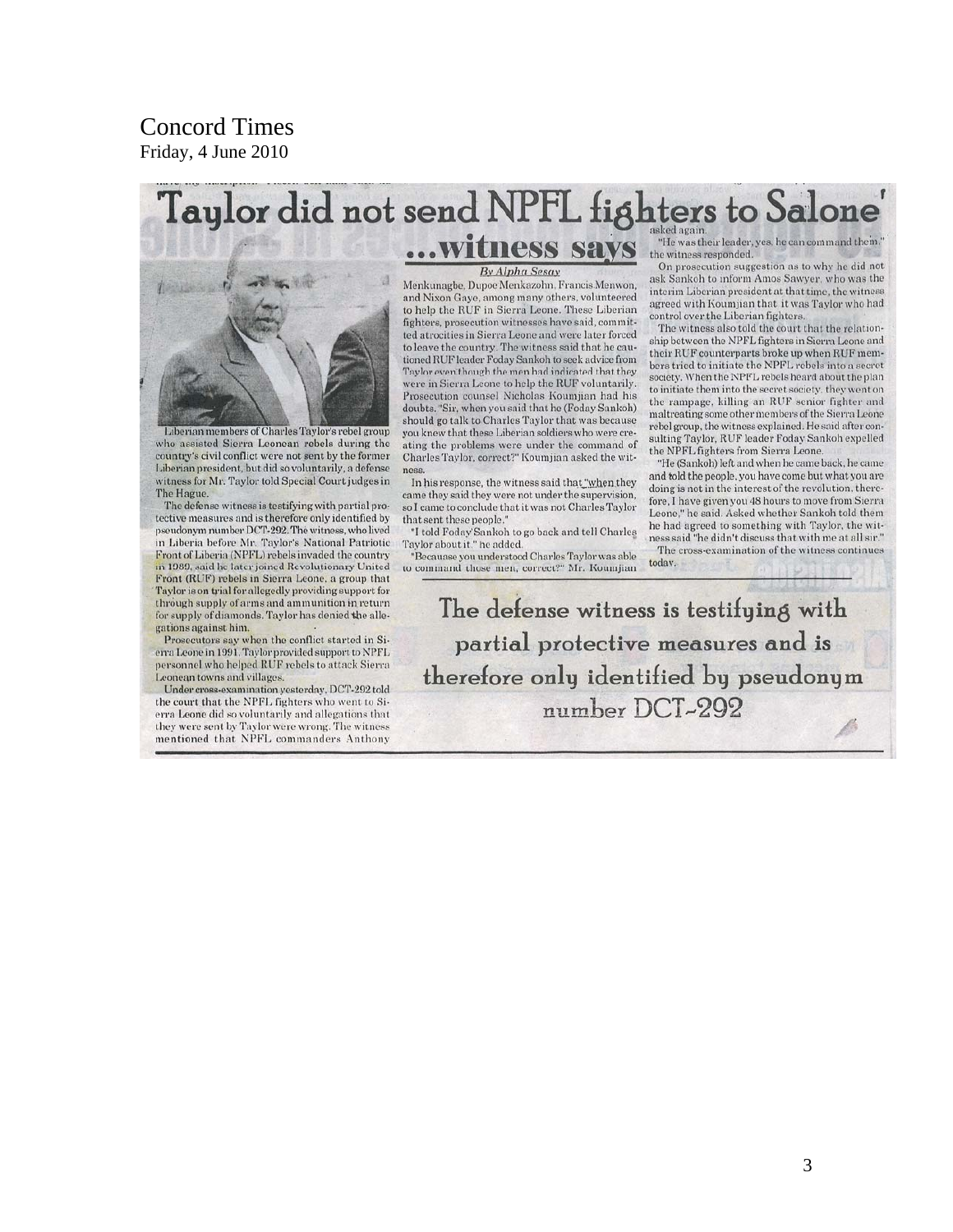## Concord Times Friday, 4 June 2010

## CAL NEWS

Sierra Leonean-born Justice Jon Kamanda has been re-elected to a one-year term to serve as president of the United Nations-backed war crimes tribunal set up to deal with the worst acts committed during the long and brutal civil war in the country.

This will be his second term as the Presiding Judge of the appeals chamber, a post which automatically makes him the president of the **Special Court for Sierra** Leone.

Justice Emmanuel Ayoola of Nigeria, who previously served as the court's president, was also re-elected as vicepresident, according to a release issued by the court in Freetown.

The court's judges wrapped up their 14th plenary last Friday in The Hague, voicing "sincere appreciation and gratitude" to the International Criminal Court (ICC) for the use of its. courtroom and other support for the trial of former<br>Liberian president

…

Jon ianda Charles Taylor, who is

under indictment for war crimes and crimes against humanity.

The Special Court is an independent tribunal established jointly by the Sierra Leone government and the UN in 2002. It is mandated to try those who bear the greatest responsibility for tional standards. The re-

atrocities committed in Sierra Leone after 30 November 1996.

Last September, the eight prisoners convicted and held by the court were transferred to Rwanda to serve their sentences since no prison in Sierra Leone meets the required interna-

Justice Kamanda retains Special Court presidency Mr. Taylor, is continuing at The Hague, where it was moved 'for security reasons'.

Justice Kamanda was educated in Sierra Leone and in the UK. He trained as a Barrister at the Inns of Court School of Law in London, and was called to the Bar at the Middle Temple in worked as State Prosecutor in the Government Law Office, rising to the rank of Senior State Counsel. In 1980 he entered pri-

vate practice in criminal law. He has served as an Appeals Court Justice in the Sierra Leone judiciary since 2004, where he was the Presiding

Judge in criminal appeals. He has also served as a High Court Judge in the Civil Division. In 1982 he was elected to Parliament, and he has served as Deputy Minister of Mineral Resources and Minister of Health. He was sworn in as a Judge of the Appeals Chamber in November 2007.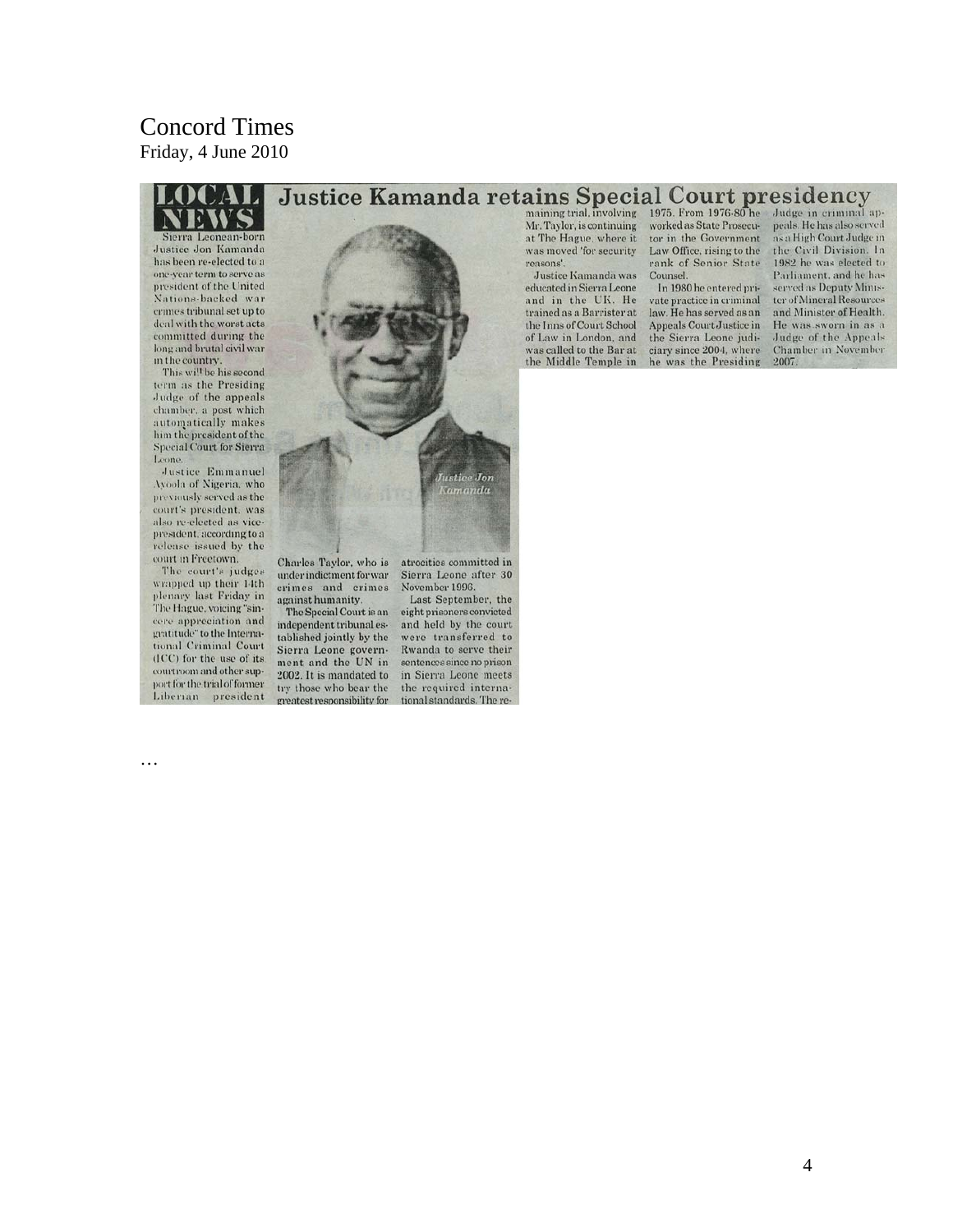## Awoko Friday, 4 June 2010

**Visits Peace Farms in Moy:** 

By Abibatu Kamara n their strides to ensure that Sierra Leoneans maintain and sustain peace among themselves in their communities, Fambul Tok International has visited peace farms in the Moyamba District.

The Peace Farm is an initiative developed by Peace Mothers who were victims of the eleven years civil war.

Fambul Tok is rooted in the understanding that reconciliation is a process and not a one-time event and thus the program works with community on a long-term basis.

Fambul Tok is built upon Sierra Leone's "family talk" tradition of discussing and resolving issues within the security of a family circle. The program at the village level help communities organize ceremonies that include truth- telling, bonfires and traditional cleansing ceremonies- practices that many communities have not employed before the war.

Following the ceremonies, Fambul Tok works with the communities to organize activities to support and sustain the reconciliation process and these include radio-listening clubs, football games,



Peace Mothers in their farm in Congonaine village<br>and even village-initiated community and even vinage-initiated community<br>farms, projects through which newly governmental organizations to assist them reconciled individuals are able to come together for the good of the community.

At Timdale Chiefdom, Mye Section, Sembehun Kannah Town, Jeneba Momodu one of the peace mothers, explained that she was happy for the timely intervention of Fambul Tok by reconciling them in their communities. process in their communities they decided to engage on farming activities which will foster peace among International and other Non start the long journey to reconciliation"

with their farming activities as they lack

tools and food for work. The Director of Fambul Tok, John Caulker explained that, Peace Mothers is an initiative developed from the women themselves after they have been reconciled io their communities while he emphasized ti at there vision is to foster sustainable peace in Sierra Leone through reviving She disclosed that after the reconciliation communities traditions and values of<br>communities traditions and values of confession, forgiveness and reconciliation. The Director maintained that "with Fambul Tok we hope to address reconciliation at themselves, and called on World Food community level, to create space for programme (WFP), Action Aid victims and offenders to sit together, to

These peace mothers, he said are eager to develop their communities through farming activities.

Another peace mother, Jattu Pessima in Bangruwa Chiefdom, Sembehun Section, Congonaine village, while thanking Fambul Tok for healing their wounds, calls for<br>support in their farming activities as they are ready to develop their communities.

Masu Sesay, Fambul Tok, District Coordinator explained that the farming activities started this year with the planting of rice, cassava and groundnut and added that after cultivation some of the harvest will be use for sale and some as revolving loans in other communities. Another peace mother, Mary Yambasu of Taninehun Village called on government to help as there is no school, hospital, and even clean water to drink in their community, while calling on other organization to emulate the style of Fambul Tok in engaging them in activities that are geared towards sustaining peace.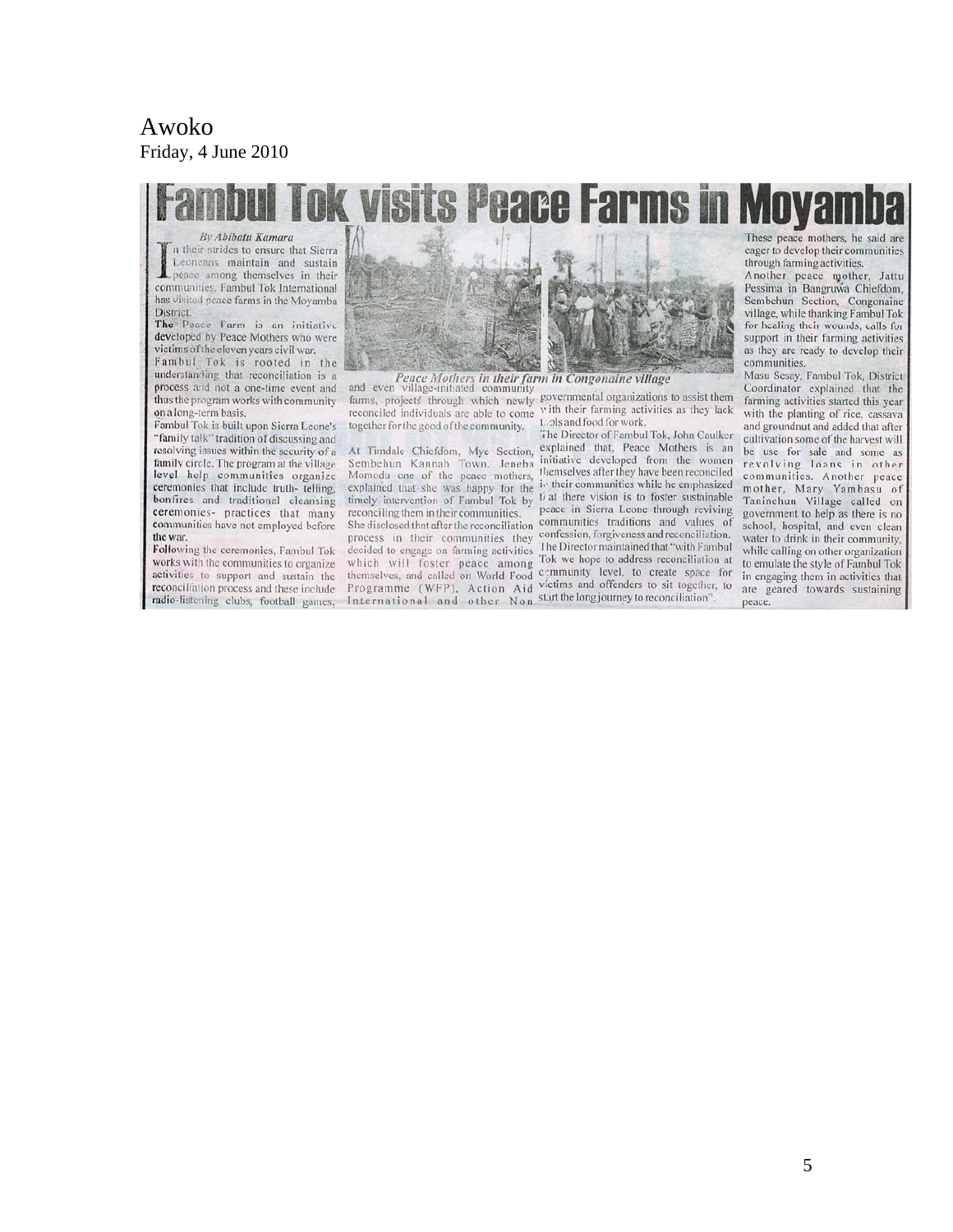## BBC World Service Trust

Thursday, 3 June 2010

## *Daily Summary*

A Defence witness testifying in The Hague has concurred with the Prosecution that Former Liberian President, Charles Taylor lied under oath when he testified about the settlement of a dispute within the RUF rebel organization in 1997. The Defence 13th Witness however denied Prosecution allegation that it was Mr. Taylor who negotiated the transfer of the RUF personnel from Sierra Leone to the Liberian capital, Monrovia. The Defence 14th witness later took the stand and denied the allegation of Cannibalism. From the trial in The Hague Amara Bangura reports from The Hague.

### *Script*

The Defence 13th witness has agreed with the Prosecution that Mr. Charles Taylor lied under oath when he testified on August 19, 2009 about the resolution of a dispute within the RUF.

Mr. Taylor in his testimonies denied that he ordered Former RUF Commander, Issa Sesay to take back to Sierra Leone Sam Bockarie who had fled to Liberia as a result of a conflict within the RUF.

But the Defence witness after being pressed by Prosecution Lawyer, Nicholas Kumjian agreed that Mr. Taylor had not told the truth.

KOUMJIAM: Mr. Taylor was asked by his counsel, "Now, did you suggest that Mosquito be taken back," and Mr. Taylor said "No, I did not suggest that." Mr. Witness, Charles Taylor lied to these judges when he said that, because you were present when he asked Issa Sesay to take Sam Bockarie back to Sierra Leone – correct?

KOUMJIAM: Yes My Lord.

LAWYER: No further questions, Your Honour.

The Defence witness also told the court that Former Nigerian President, Olussegun Obassanjo negotiated the establishment of an RUF headquarters in Monrovia, and not Charles Taylor.

The witness said Mr. Obassanjo personally invited Former RUF Commander Sam Bockarie to Monrovia to find a residence for RUF officials. But Presiding Judge Julia Sebutinde wondered why Mr. Obassanjo did not negotiate for an RUF residence in Nigeria, but in Liberia.

JUSTICE SEBUTINDE: Why would Olusegun Obasanjo, the President of Nigeria, be concerned with the residences in Liberia?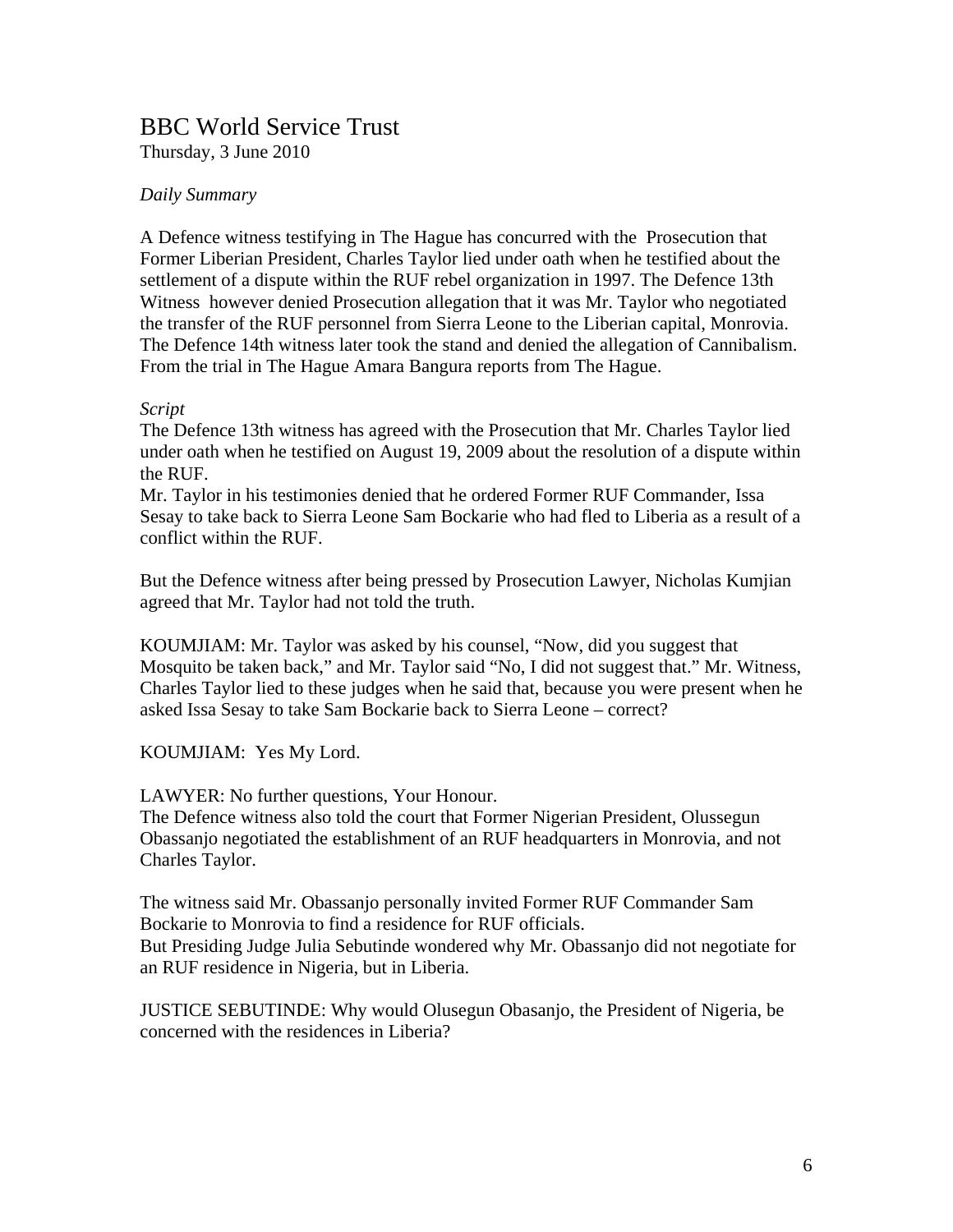WITNESS: He was the leading negotiator from the international community who volunteered to take the initiative of making a corridor for us to any meeting that would be called by the international community.

 Defence witness DCT 292 concluded his testimonies Thursday afternoon and the Defence 14th witness took the stand immediately.

The new Defence witness is Madam Annie Yeney, a Former Liberian Parliamentarian . On March 14, 2008, Prosecution Witness, Zigzah Marzah accused Madam Yeney of engaging in cannibalism with Mr. Charles Taylor.

Zigzah Marzah had said Former Liberian Politician, Samuel Dokie was killed along with some members of his family in 1997, and Madam Yeney cooked his liver for Mr. Taylor. But Defence witness Annie Yeney who is speaking through an interpreter denied the allegation.

YENEY: It is not true. That is what we call an assassination of character. It is not true. For a woman like me to cook a human being – it's not true. I never, I never ever, I am speaking to my God that I serve. He knows my heart.

Madam Yeney alleged that Zigzag Marzah was a mad man who raped, stole and boasted of cannibalism.

*For the BBCWST Amara Bangura reporting from The Hague.*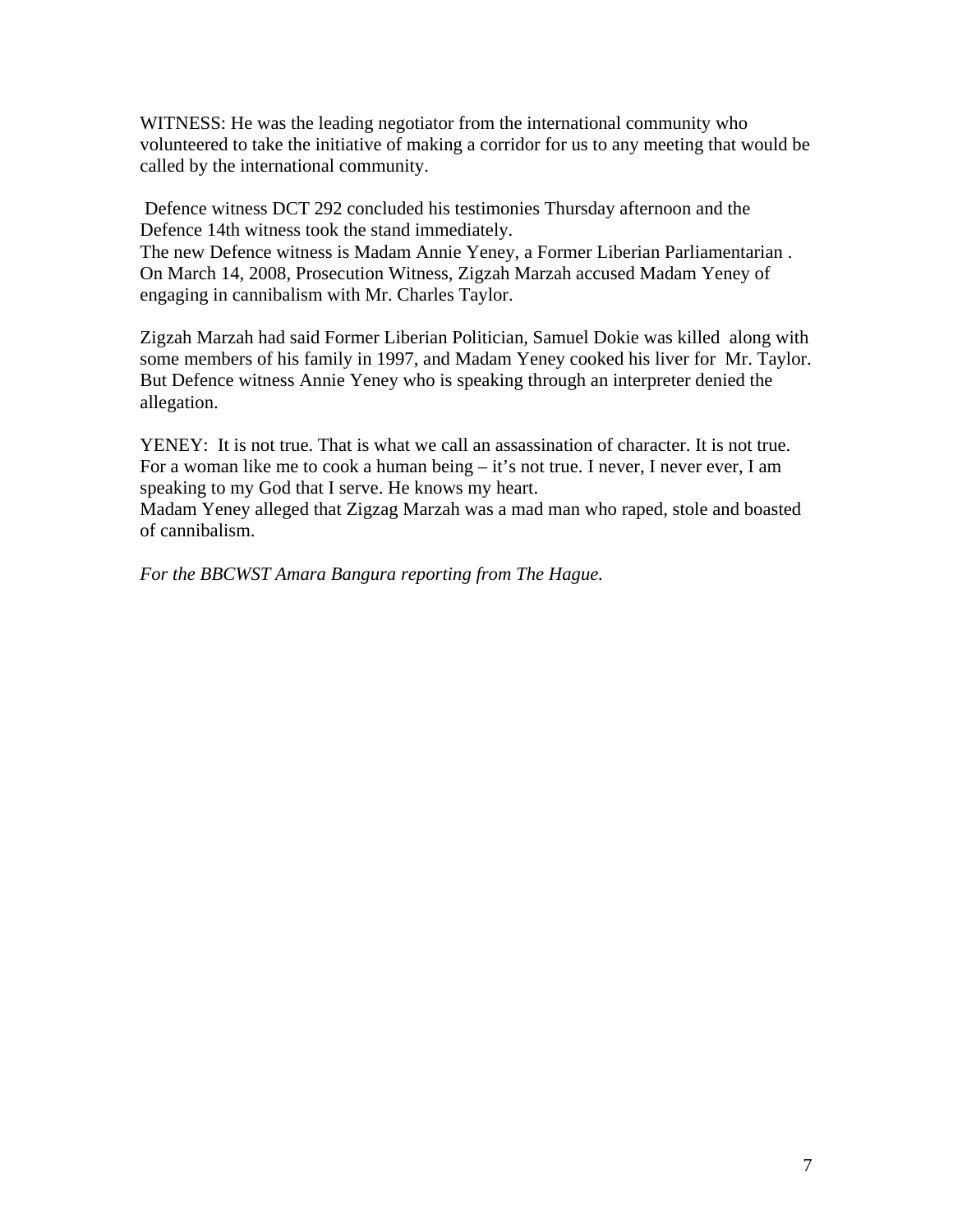

United Nations Mission in Liberia (UNMIL)

## **UNMIL Public Information Office Media Summary 3 June 2010**

*[The media summaries and press clips do not necessarily represent the views of UNMIL.]* 

## **UN News in Liberia**

*UNMIL was not reported in the news today.* 

## **Local News on Liberian issues**

#### **President Sirleaf Arrives from Overseas Visit**

[Daily Observer, The Informer, New Vision, The Monitor, National Chronicle]

- President Ellen Johnson Sirleaf returned home last evening from an official visit to the United States and France to a rousing welcome from over 1,000 government officials, diplomats and local residents.
- While in the United States, the President met with President Barack Obama and discussed a wide range of issues, including the global war against drug trafficking and the US support to Liberia's reconstruction programs.
- From the US, President Sirleaf travelled to France where she participated in a Francophone conference and held talks with French government officials and other African leaders.
- On her return last evening, the President attended a brief service at Winners' Chapel in Congo Town, outside Monrovia.
- Meanwhile, Assistant Foreign Minister for Public Affairs Josephus M. Gray disclosed that Liberia's international status and standing among the comity of nations has improved immensely from a failed state situation to a responsible and well respected member of the international community.
- According to Minister Gray, this new status of Liberia was due primarily to the radical change in the country's new foreign policy posture adopted since the incumbency of President Sirleaf.

#### **Senate Split Over Two Threshold Versions, vote taking due today**  [Heritage]

- Members of the Liberian Senate are split over whether to concur with the House of Representatives on the controversial threshold bill or apportion the bill at their own version.
- The House of Representatives passed the threshold at 46,000 and forwarded same to the Senate for concurrence.
- The decision of the House came after the Senate apportioned the threshold at 54,500 provided that no county get less than two seats.
- However, the Senate's version was critiqued by the House, thus prompting the body to reach a threshold decision of 46,000.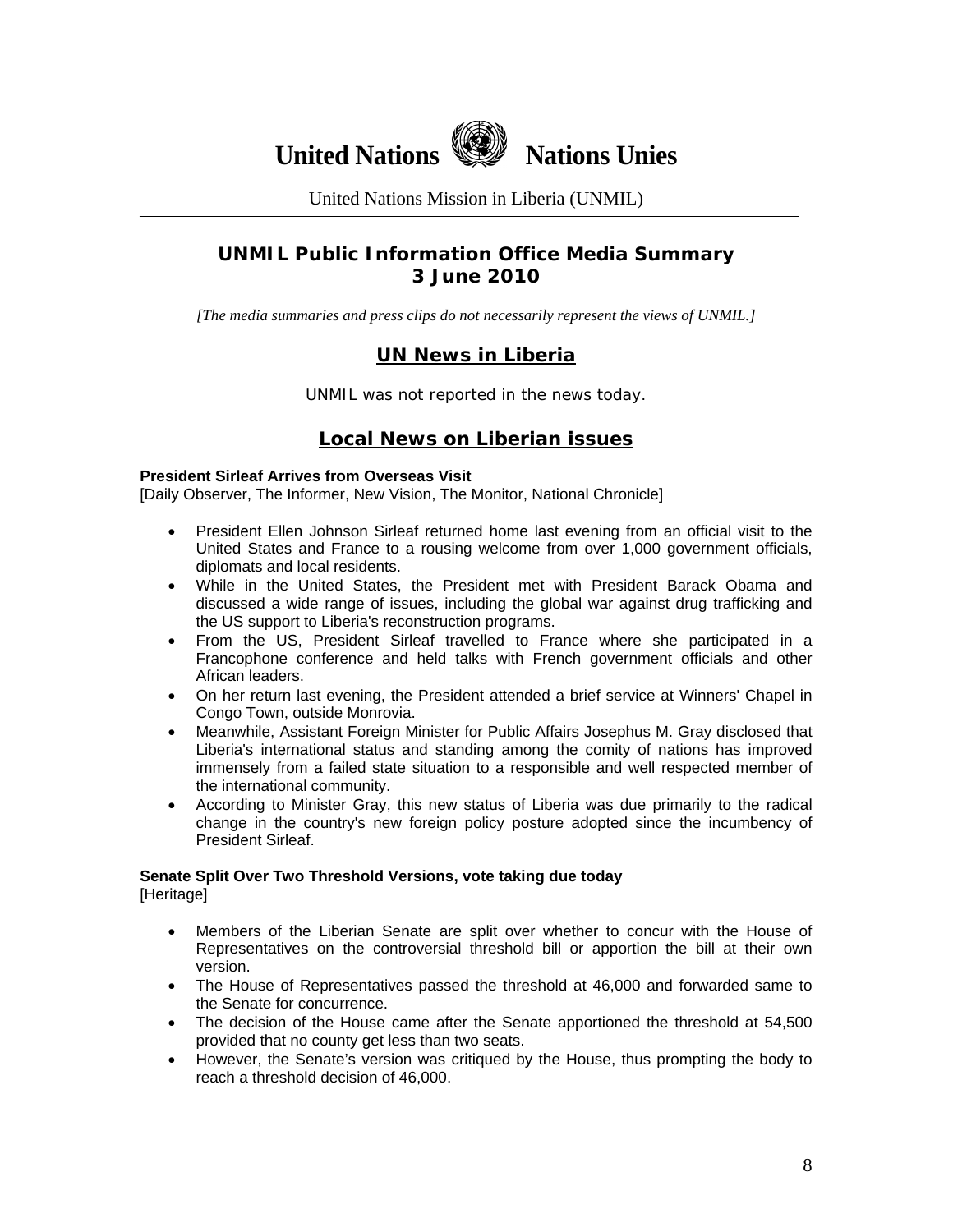- In the Senate, lawmakers are divided on accepting the House's version of 46,000 and the Senate's 54,500.
- Additional 12 lawmakers will be added to the current 64 members of the House of Representatives if the threshold bill is passed at 46,000.
- At a threshold of 54,500, however, the current number of 64 members of the House will remain stable.
- The division amongst members of the Senate over the two threshold versions is fueled by claims that the Unity Party-led government does not have the resources to cater for any additional lawmaker.

#### **Auditor General Files US\$30M Libel Suit against Employee**

[The Analyst, Front Page Africa, New Democrat, The News]

- Auditor General John Morlu has filed a US\$30 million libel suit against suspended GAC employee, Mrs. Ruth Yeaher.
- Mrs. Yeaher had accused the Auditor General of repeatedly making sexual advances on her, a situation which led to her suspension.
- In the 17-count damage suit filed Wednesday at the Civil Law Court, Mr. Morlu said Mrs. Yeaher falsely defamed his personal and professional reputation.
- According to the Auditor General, Mrs. Yeaher has failed since 2007 to file any complaint against him as stated in section 6.22 of the human resource policy handbook at the GAC.
- Mr. Morlu said instead, Mrs. Yeaher chose to go public with intent to destroy his character.

#### **Four Persons Confirmed Dead in Maryland Ship Wreck**

[The Inquirer]

- Reports say four persons have been confirmed dead in Tuesday's Ship disaster in Maryland County.
- According to the report among the dead are the president of the Maryland Women Association Clara Nyumah and three children.
- The chairperson of the Maryland Legislative Caucus, Senator Gloria Scott said Ms. Nyumah alias Iyor and the children are still missing.
- Senator Scott quoting reports from Maryland said some dead bodies are now floating on the river between Liberia and neighboring Ivory Coast.

#### **On Abstractive Industry: LEITI Holds Media Roundtable with Media Executives**

[Heritage, The Analyst]

- The Liberia Extractive Industries Transparency Initiative (LEITI) Wednesday held a oneday media roundtable with media executives in Monrovia.
- The media roundtable was aimed at forging a real and strong partnership with the Liberian media.
- The gathering was also intended to provide information to the media on how to report on the Abstractive Industry and LEITI's activities.
- An executive of the Centre for Transparency and Accountability (CENTAL), Mr. Thomas Doe-Nah, said the gathering was intended to educate the media how to breach the gap of information dissemination to the public.
- "We want to use the media to explain to the Liberia people through the contents of your newspapers and your radios the LEITI process on the Abstractive Industry" Mr. Doe-Nah said.
- The CENTAL boss described the media as a critical partner in the LEITI process, noting that it has an important role to play in understanding the LEITI.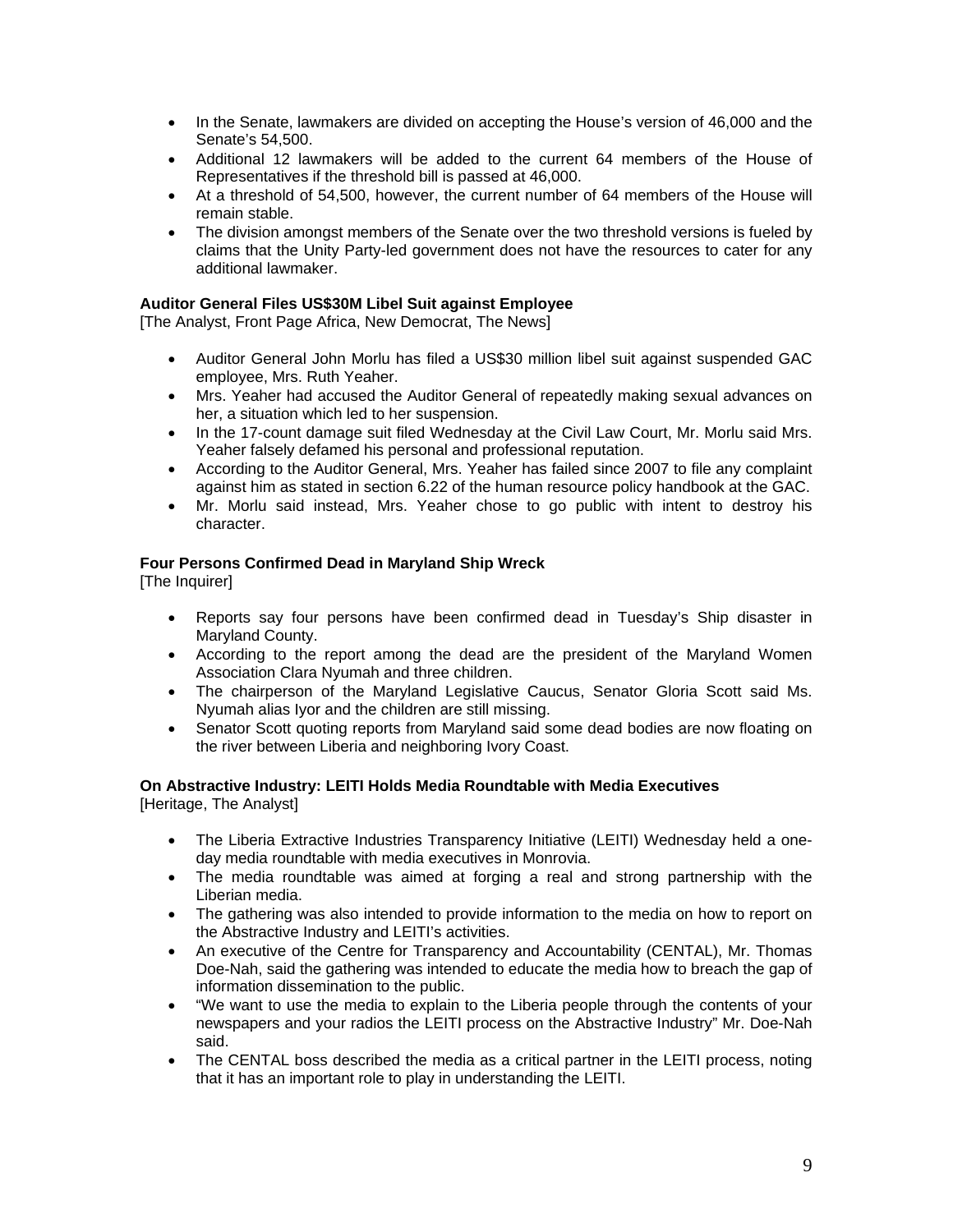#### **Pressure Group Vows to Take Action on Threshold Saga**

[National Chronicle, The Monitor, The News, The Inquirer, Heritage, Daily Observer, The New Republic]

- The Coalition of Youths and Women on transparent and participatory electoral processes says it has now resolved to take action to end the entire threshold saga.
- The coalition said it would mobilize hundreds of people to move on the Capitol Building today in demand of an immediate passage of the bill.

#### **Liberia's PRS Will Fail unless… Says Former Information Minister**  [Heritage]

- Former Information Minister Laurence Bropleh says Liberia's Poverty Reduction Strategy (PRS) or 'Lift Liberia' will not be achieved as intended unless intentional emphasis regarding policies geared toward the empowerment of disabled people are manifested.
- "Let me boldly suggest that Liberia needs to urgently act to mainstream disability in the PRS processes", Dr. Bropleh said.
- Speaking at the launch of the European Union sponsored three-year initiative for disabled people in Liberia, Dr. Bropleh emphasized "We cannot lift Liberia and we cannot and will not reduce poverty without giving real meaning to concepts of people-centred services and individualized funding for the disability community."
- The former Information Minister said there is a compelling need to ensure possibilities for transforming the availability, adequacy and responsiveness of the disability services sector to enhance freedom and independence as well as education.
- Dr. Bropleh who spoke on the theme: "Empowering the Disabled for Participatory and Sustained Development," said prejudice and discrimination directed towards the disabled must be eliminated in a bid to give them the opportunity of enjoying their basic human and fundamental rights.

#### **Star Radio** *(News monitored today at 09:00 am)*

#### **US President Expresses Interest in Agriculture and Energy Sectors, Says President Sirleaf**

- President Ellen Johnson Sirleaf says US President Barack Obama has expressed interest in the agriculture and energy sectors of Liberia.
- President Sirleaf said her US counterpart spoke of food security for Liberia with concentration on small farmers and revamping the hydro.
- On the issue of a recent report from Human Rights Watch and Amnesty International, the President described the international rights groups' report as an opinion.
- She spoke Wednesday at the Roberts International Airport following nearly three weeks of stay in the United States.

#### **Conflicting Accounts Emerge Between the Senate and High Court**

- Conflicting accounts have emerged between the Supreme Court and the Senate over the status of the controversial population threshold bill.
- The contradictions relate to two documents from the Supreme Court over the withdrawal of the last lawsuit against the passage of the bill.
- One of the documents dated May 27 spoke of the withdrawal of the case filed by the Concerned Setor Youths headed by one James Doe.
- However, another document sent to the Legislature maintained that the lawsuit against the Legislature and other parties remains before the Supreme Court.
- Reports say the situation has left the threshold bill in a state of confusion.

#### **Senate Launches Probe Into Education Ministry-Benoni Urey US\$4 Million Deal**

• The Senate has launched an investigation into a report that the Education Ministry is concluding a US\$4 million deal with Mr. Benoni Urey.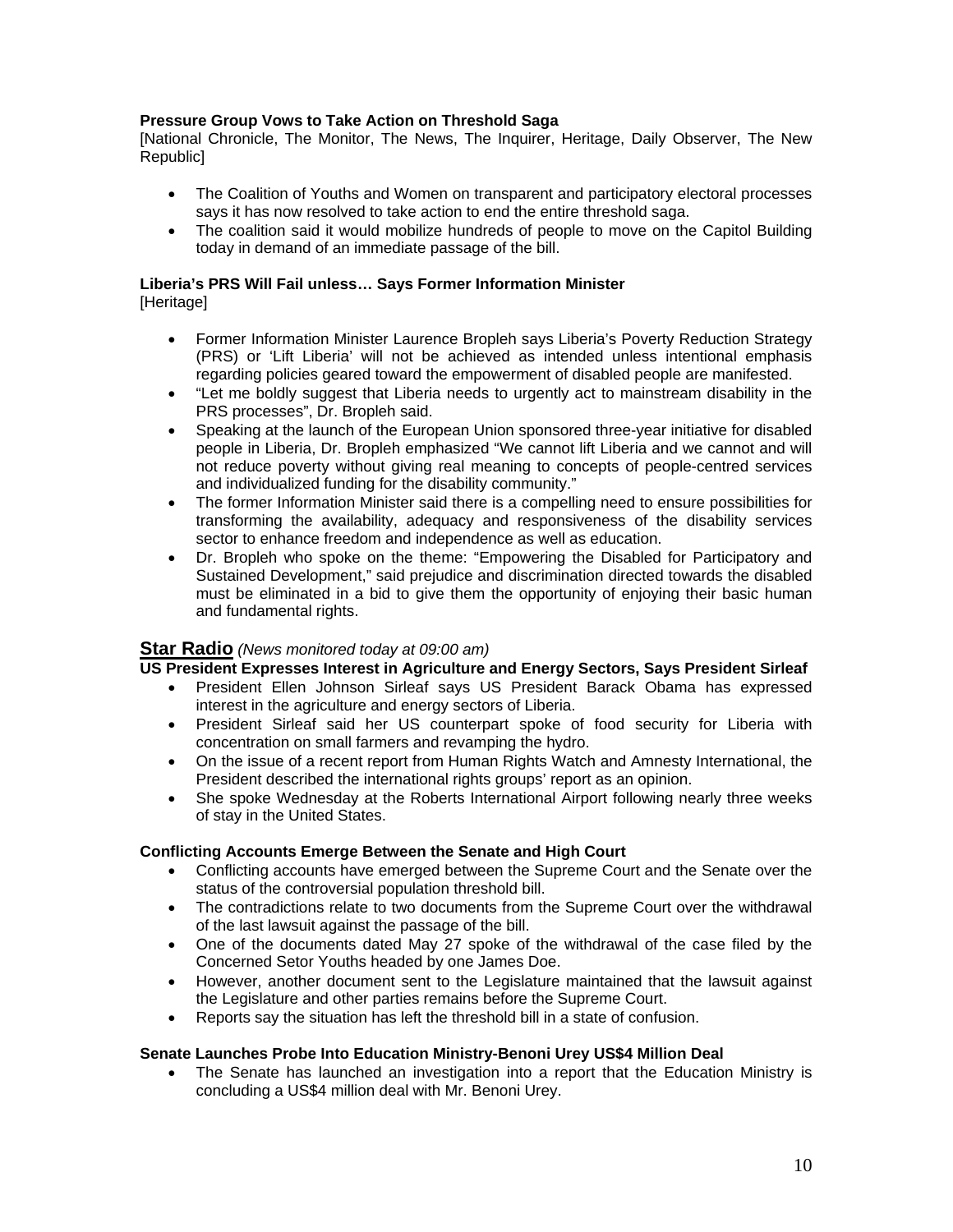- The reported deal relates to a move by the Education Ministry to purchase the flashy Congotown estate of Mr. Urey to pave the way for its relocation.
- The Senate ordered the enquiry Tuesday following concern by some Senators over the reported deal.
- The enquiry is being conducted by the Senate's Education Committee chair by Grand Kru Senator Blamo Nelson.
- Senator Nelson said as part of the probe, Education Minister Othello Gongar would appear before the committee today.

#### **Four Persons Confirmed Dead in Maryland Ship Wreck**

**Pressure Group Vows to Take Action on Threshold Saga** 

*(Also reported Truth FM, Sky FM, and ELBC)*

#### **Auditor General Files US\$30M Libel Suit against Employee**

*(Also reported Radio Veritas, Truth FM, Sky FM, and ELBC)*

#### **UL Releases Financial Report**

- Authorities of the University of Liberia (UL) have released what appears to be a comprehensive financial report to the public, detailing expenditure and surplus.
- UL Vice President for Financial Affairs said the report shows a responsible administration that regards the culture of accountability and transparency.
- Professor Wilson Tarpeh described the document as credible and a demonstration of what he called proper corporate governance.
- According to Professor Tarpeh, the report details a total of US\$5.5 million revenue inflow, US\$1.8 million of which came from tuition fees.
- The UL Vice President for Financial Affairs disclosed that salaries account for US\$4.2 million.
- According to Professor Tarpeh, the slight adjustment in tuition fees is still unable to cover the cost of education at the university.
- Professor Tarpeh has meanwhile renewed calls for more financial support to the university.

#### **LNP Investigates Alleged Armed Robbers**

- The Liberia National Police (LNP) is investigating two men in connection with an armed robbery incident in Mount Barclay.
- The two, a Sierra Leonean and a Liberian were arrested Tuesday after they allegedly shot a motorcyclist identified as Yekeh.
- Mohammed Sheriff, 23 and Jonathan Morris, 20 are said to have shot the victim with a single barrel gun and made away with his motorbike.
- According to the Police, Yekeh is currently undergoing medical treatment at the John F. Kennedy Medical Centre in Sinkor.
- The Police said the single barrel gun and motorbike were retrieved from the suspects.
- Nearly a week ago, another motorcyclist was shot in the neck in the Matadi estate area.
- Though no arrest has been made, there are reports that a Nigerian shot the commercial motorcyclist and took away his bike.
- Reports also say the motorcyclist shot in the Matadi area has died in a hospital in Monrovia.

## **International Clips on Liberia**

**Liberia's Truth Commission Threatens Legal Action over Wages VOA**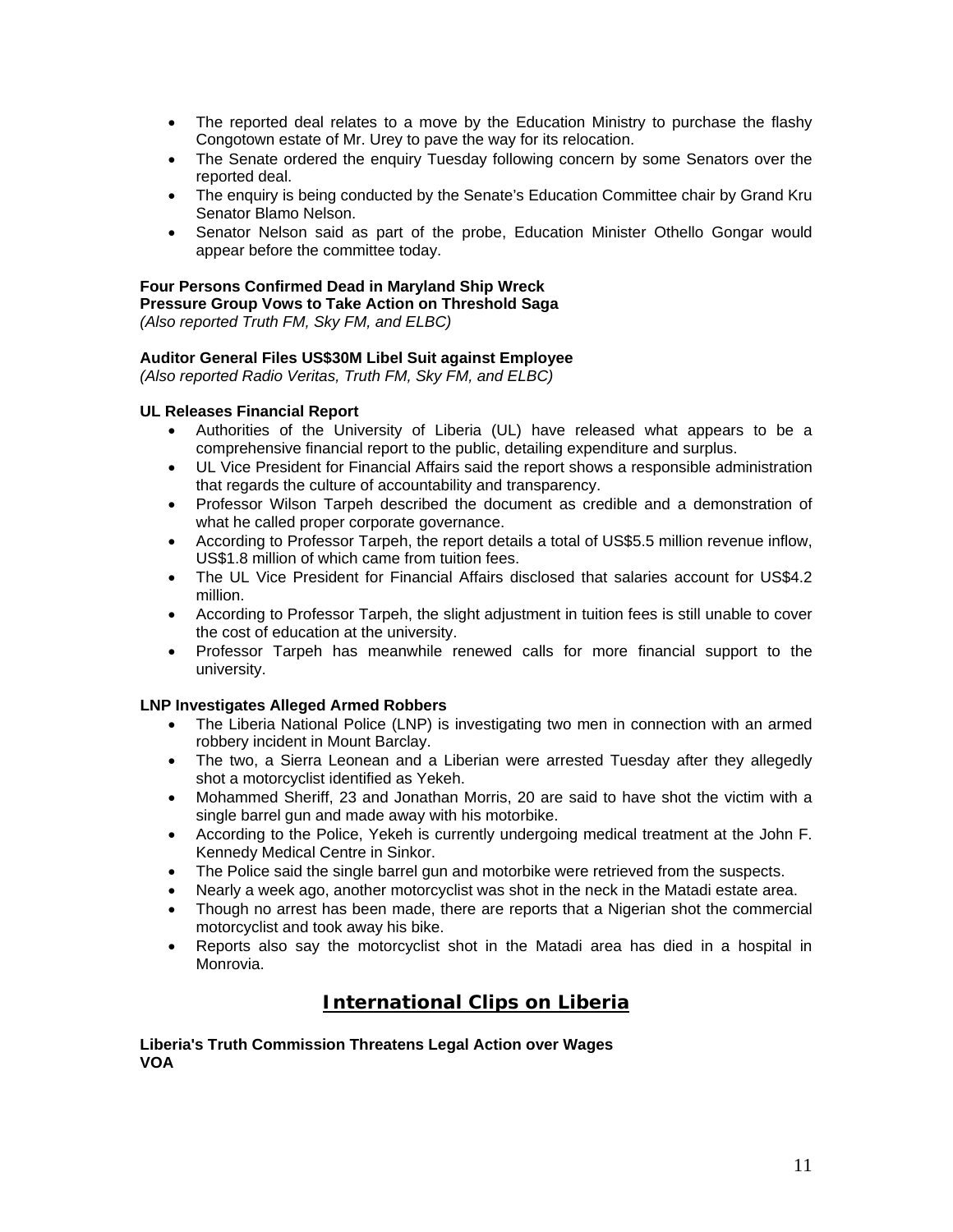The Liberia Truth and Reconciliation Commission (TRC) has threatened to sue the government of President Ellen Johnson Sirleaf for what the TRC calls its failure to pay back salaries and other compensations. The TRC was established in 2003 to look into the causes of Liberia's civil conflict from 1979 to 2003, and to make recommendations on accountability for perpetrators of gross human rights violations. A year ago, the commission submitted its final report recommending that President Sirleaf and other senior government and legislative officials be barred from holding political office for 30 years because of their roles in supporting the civil war. Commissioner Massa Washington said is obligated to pay the arrears. "Last year, before we handed in the unedited report of the commission on 30 June, we had allotment in the national budget for our wrap-up period of the commission's work. That period was extending from July to August. The TRC mandate gives room for that. So, that money was due before the mandate was over. So, they need to pay not only the salaries of commissioners and staff, but they also need to pay vendors," she said. But, Acting Information Minister Norris Tweah told VOA the government does not owe the TRC back salaries because the mandate of the commission ended as of 30 June, 2009. "There's absolutely no political motivation. Why would the government refuse to pay former commissioners of the TRC? We paid them; we don't owe them. If you add the three extra months that they took for severance pay then, technically, we overpaid them," he said. Tweah said if the former TRC commissioners feel that the Liberian government owes them salary arrears, then they should bring the claims to the government.

#### **Liberian teen gets probation in rape of child The Associated Press**

A 15-year-old Liberian refugee who pleaded guilty to participating in the gang rape of an 8-yearold girl was sentenced to probation. Maricopa County Juvenile Court Judge Samuel Thumma Wednesday also sent the boy to a secure treatment centre for at least a year for last summer's assault in Phoenix. The Associated Press is not naming the teen because of his age, 14 at the time of the assault and the oldest of four boys accused. He was originally charged as an adult but later sent to juvenile court where he pleaded guilty to sexual assault, kidnapping, three counts of sexual conduct with a minor and one count of attempted sexual conduct with a minor. Unless a judge rules otherwise, he will remain on probation until he is 18. If he had been convicted in adult court, he could have been sentences up to 21 years in prison. Prosecutors said the girl was lured July 16 to an empty storage shed at a west Phoenix apartment complex with the promise of chewing gum. The oldest boy admitted holding the victim down while he and three other boys ages 9, 10 and 13 - sexually assaulted the girl, according to authorities. "I struggle to figure out how anything like this could have happened," said Thumma. The teen apologized at the hearing. The two youngest boys have been found incompetent to stand trial, while the other boy's case is pending. All of the children, including the victim, are Liberian refugees. The girl is in foster care. Her parents were charged with child abuse but were released from jail last month because the court was unable to provide interpreters for court appearances.

## **International Clips on West Africa**

#### **Ivory Coast**

#### **UNOCI number two participates in electoral process meeting**

ABIDJAN, Côte d'Ivoire, African Press Organization (APO)/ — The Principal Deputy Special Representative of the United Nations Secretary-General for Côte d'Ivoire, Abou Moussa, on Monday morning took part in a meeting which brought together the technical operators of the electoral process at the Prime Minister's office. According to Mr. Moussa, the meeting, whose aim was to harmonize views, was part of Prime Minister Guillaume Soro efforts to search for solutions to end the deadlock. However Mr. Moussa said, though the meeting on Monday heard the proposals on the white list from the presidential camp, "we cannot draw any conclusions until we hear the other side. Generally there are appeals on the list and as long as we do not have full confidence it is difficult to progress and this is the reason for the meeting held today in order to re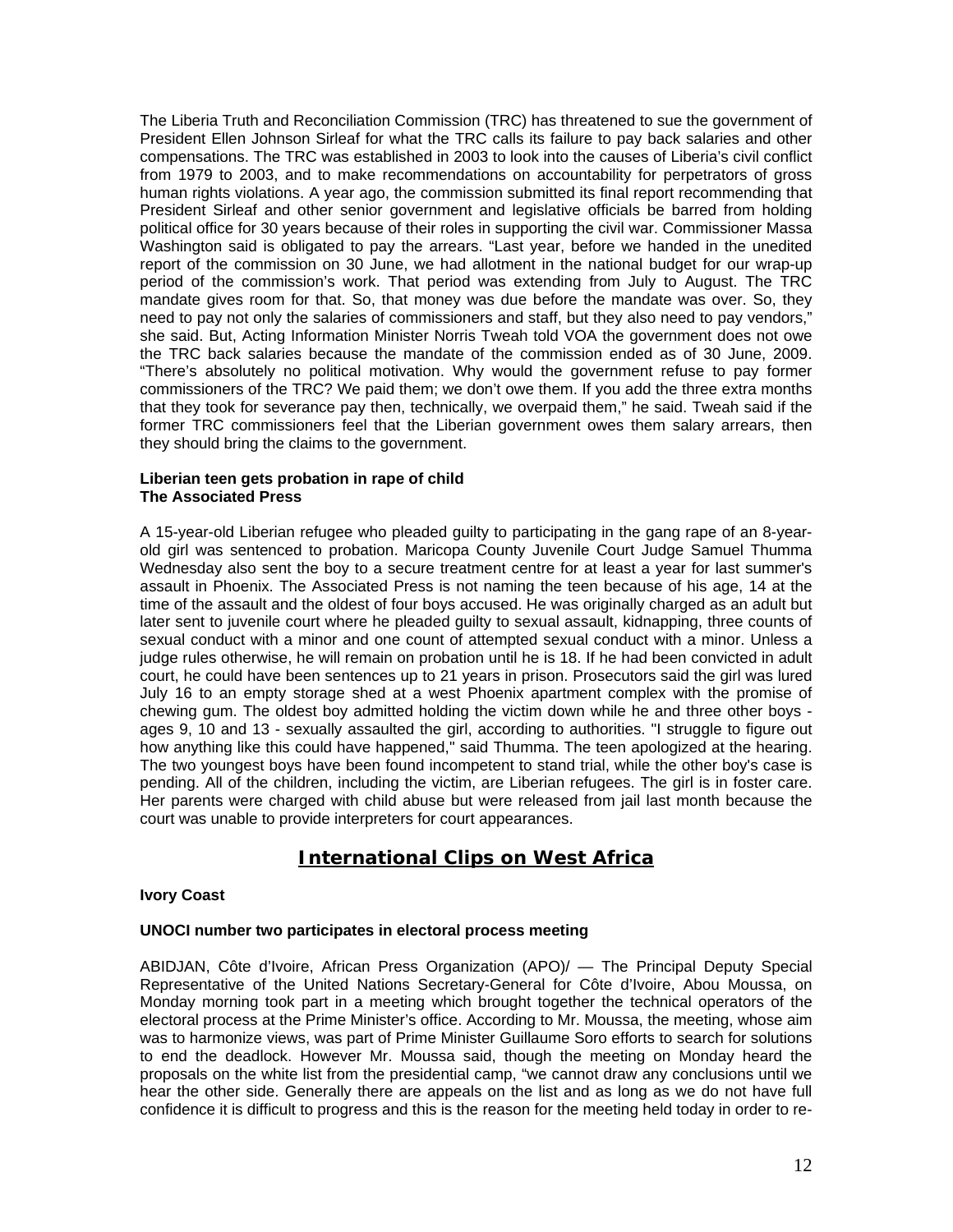establish full confidence and move forward". For the Chairman of the Independent Electoral Commission (IEC), Youssouf Bakayoko, since the pre-appeals process was due to be completed on Monday, it was necessary to continue discussions to allow a quick process and make decision regarding the remaining aspects. "We want the technicians to continue the consultations in this regard," he said.

#### **Sierra Leone**

#### **Sierra Leone's most wanted captured [www.africanews.com](http://www.africanews.com/)**

Sierra Leone's 'most wanted' Gibrila Kamara has been captured alongside eight others in "Operation Relentless". The operation was carried out by agents of the Drug Enforcement Agency with the help of the son of the Liberian President Ellen Johnson Sirleaf, who acted as one of the agents. Kamara was implicated almost three years ago as one of the ring leaders in a small cargo plane with over 500kg of cocaine which forcefully landed at Sierra Leone's International airport. Although arrests were made, Kamara was able to flee the country for an unknown destination until he was reportedly arrested in Liberia. The Sierra Leone Police has earlier placed US\$2000 for any information that will lead to his arrest. The eight have already been transferred to the US where they have been charged among other things for trying to import illegal drugs to US. Before their arrest, the US Department of State alleged that the men attempted to bribe highlevel officials in the Liberian Government in order to protect shipments of vast quantities of cocaine, and to use Liberia as a trans-shipment point for further distribution of the cocaine in Africa and Europe.

#### **Sierra Leone parents seek answers in adoption case Associated Press**

Balia Kamara's mother sent her to a centre in northern Sierra Leone so the 5-year-old could receive an education and food, and stay out of harm's way during the West African country's brutal civil war. The mother visited Balia at the Help A Needy Child International centre, known as HANCI, regularly for two years until 1998, when the children there were taken to Sierra Leone's capital for medical examinations. They never returned. Parents of about 30 children at the centre say they only later learned that the children had been adopted by Americans and sent abroad without permission. "We were reluctant to hand over the child," recalled Balia's mother, Mariama Jabbie, in an interview with The Associated Press. "When they told us that they were going to educate her up to college level, we decided to hand her over. That was how they were able to entice us to do so." In 2004, the centre's director and two of his employees were arrested and charged with conspiracy to violate adoption laws. Those charges against them though ultimately were dropped and the case disbanded, according to court records. Now more than a decade after the children disappeared, Sierra Leone's government said late Wednesday it is setting up a national commission of inquiry to re-examine the case of the HANCI children following years of pressure from their biological parents.

\*\*\*\*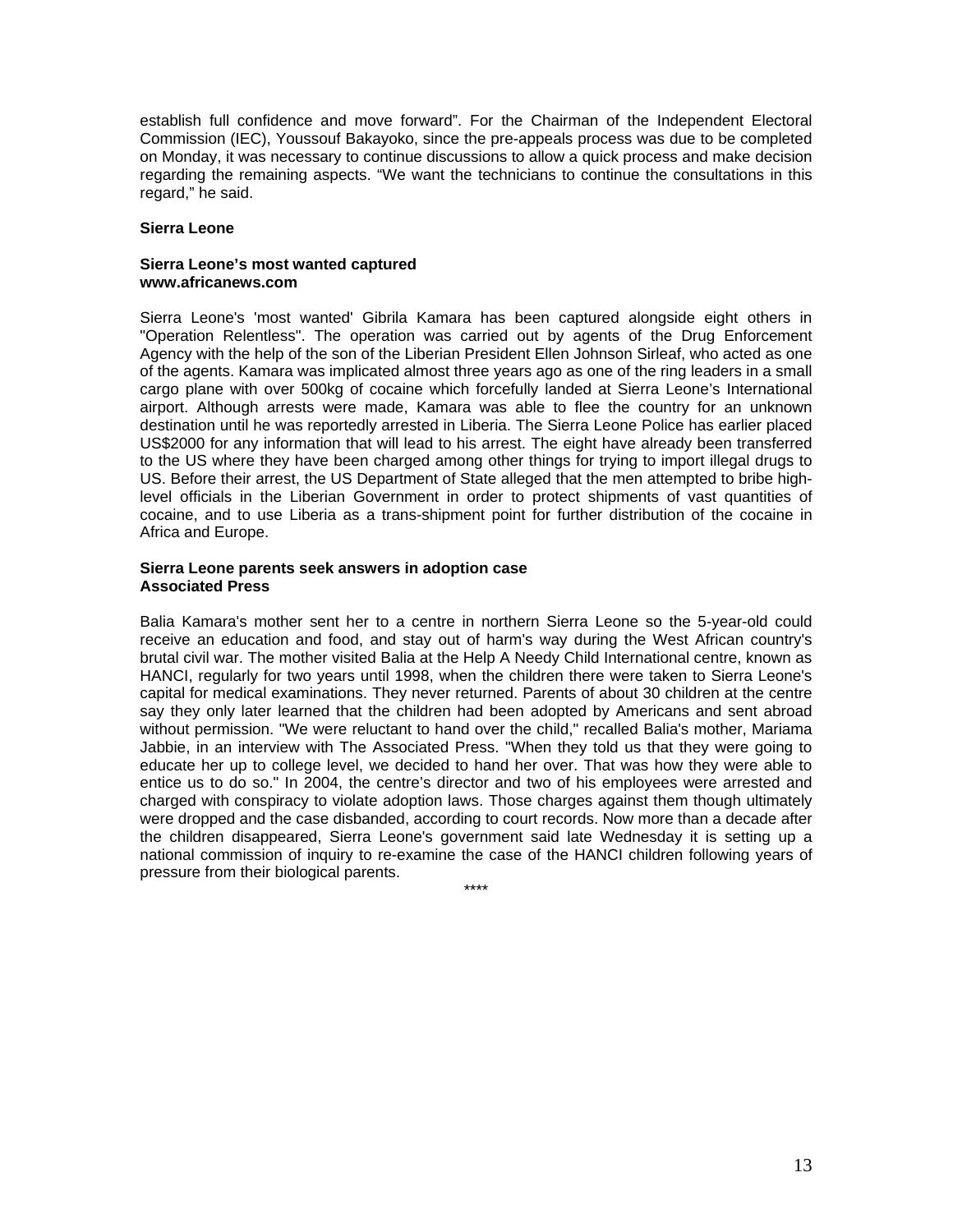Dalej.com Friday, 4 June 2010 http://dalje.com/en

#### **Ex-general: Serb officer not guilty of Vukovar massacre**



guilty of murder.

*[Vukovar massacre](http://dalje.com/en/topics/Vukovar-massacre) [Yugoslavia](http://dalje.com/en/topics/Yugoslavia) [Miodrag Panic](http://dalje.com/en/topics/Miodrag-Panic) [Croatia](http://dalje.com/en/topics/Croatia) [Serbia](http://dalje.com/en/topics/Serbia) [Veselin Sljivancanin](http://dalje.com/en/topics/Veselin-Sljivancanin)* 

A former general told an international crimes court for the former Yugoslavia that a Serb officer who had his sentence tripled on appeal over a 1991 massacre was not

Miodrag Panic told the International Criminal Tribunal for the former Yugoslavia that Veselin Sljivancanin, whose sentence was extended to 17 years last year, had no hand in the slaying of 194 prisoners of war.

He said Sljivancanin had not received any orders to evacuate the soldiers charged with protecting the prisoners in a Croat hospital in Vukovar, from where they were later taken and murdered.

- I was present when there was a conversation - between Sljivancanin and his superior and coaccused Mile Mrksic, Panic said.

- It is impossible that Mrksic could have given this information to Sljivancanin without passing it on to me then, or before or afterwards - he said.

- I would have been the first to react - he added.

Mrksic, a colonel, has been sentenced to 20 years in jail for murder, torture and inhuman treatment.

The Vukovar massacre was one of the worst incidents of the war linked to the break-up of the erstwhile Yugoslavia.

After a referendum, Croatia declared independence in June 1991 and the Serb minority living in the country started an armed insurrection against the new nationalist Croatian authorities.

The Yugoslav army intervened on the side of the Serbs and the conflict escalated.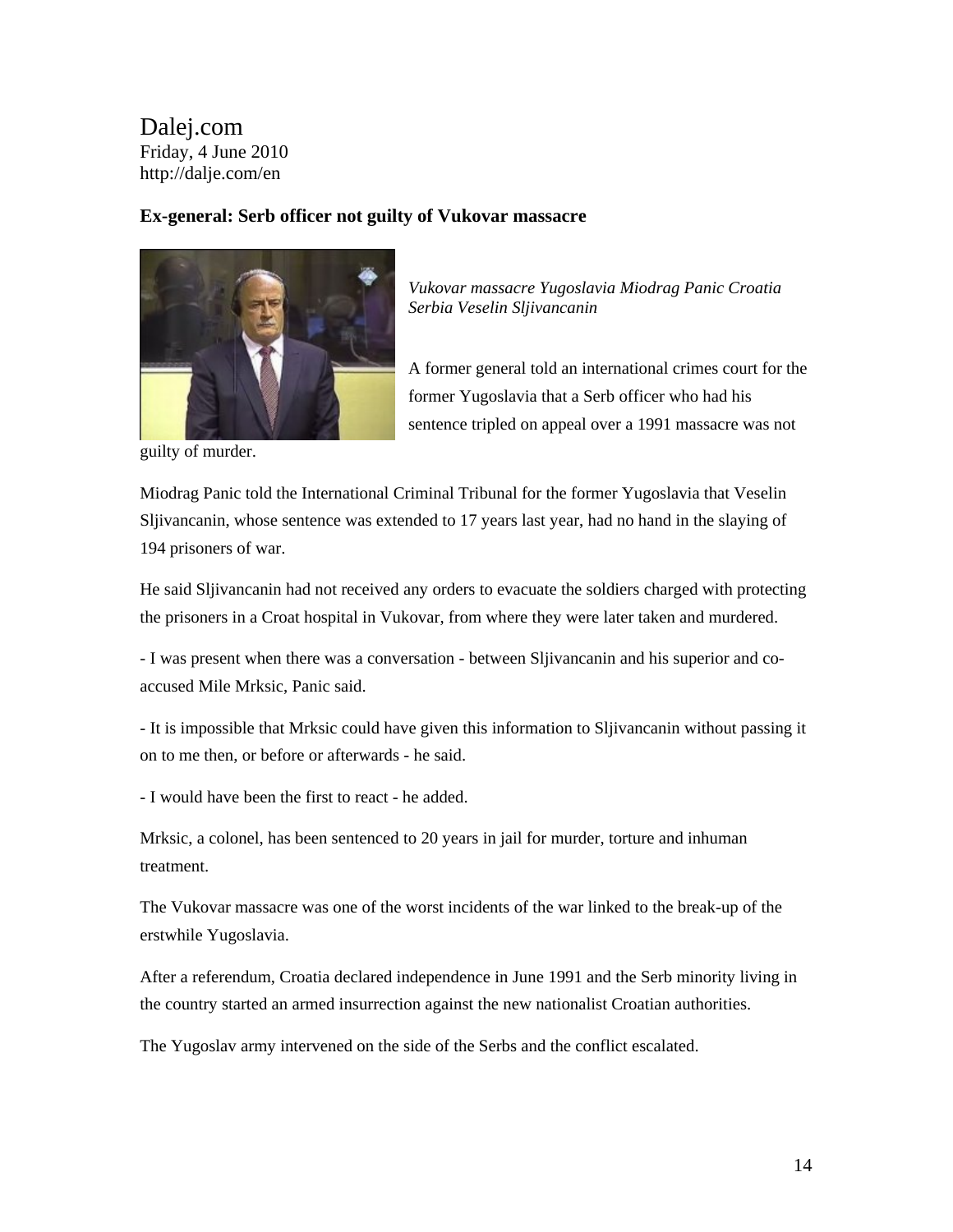The Yugoslav army took control of Vukovar and ringed the hospital where several hundreds Croats and other non-Serbs had sought refuge in the last days of the siege thinking they would be given safe passage.

Although this had been agreed in talks between the Yugoslav army and the Croatian authorities in the capital Zagreb, about 300 men were loaded on to buses on November 20, taken to a nearby farm and beaten.

A total of 194 of them were then killed by paramilitary forces and Serb self-defence groups.

Sljivancanin, 56, was sentenced to five years in prison on September 27, 2007 over the massacre before it was tripled on appeal.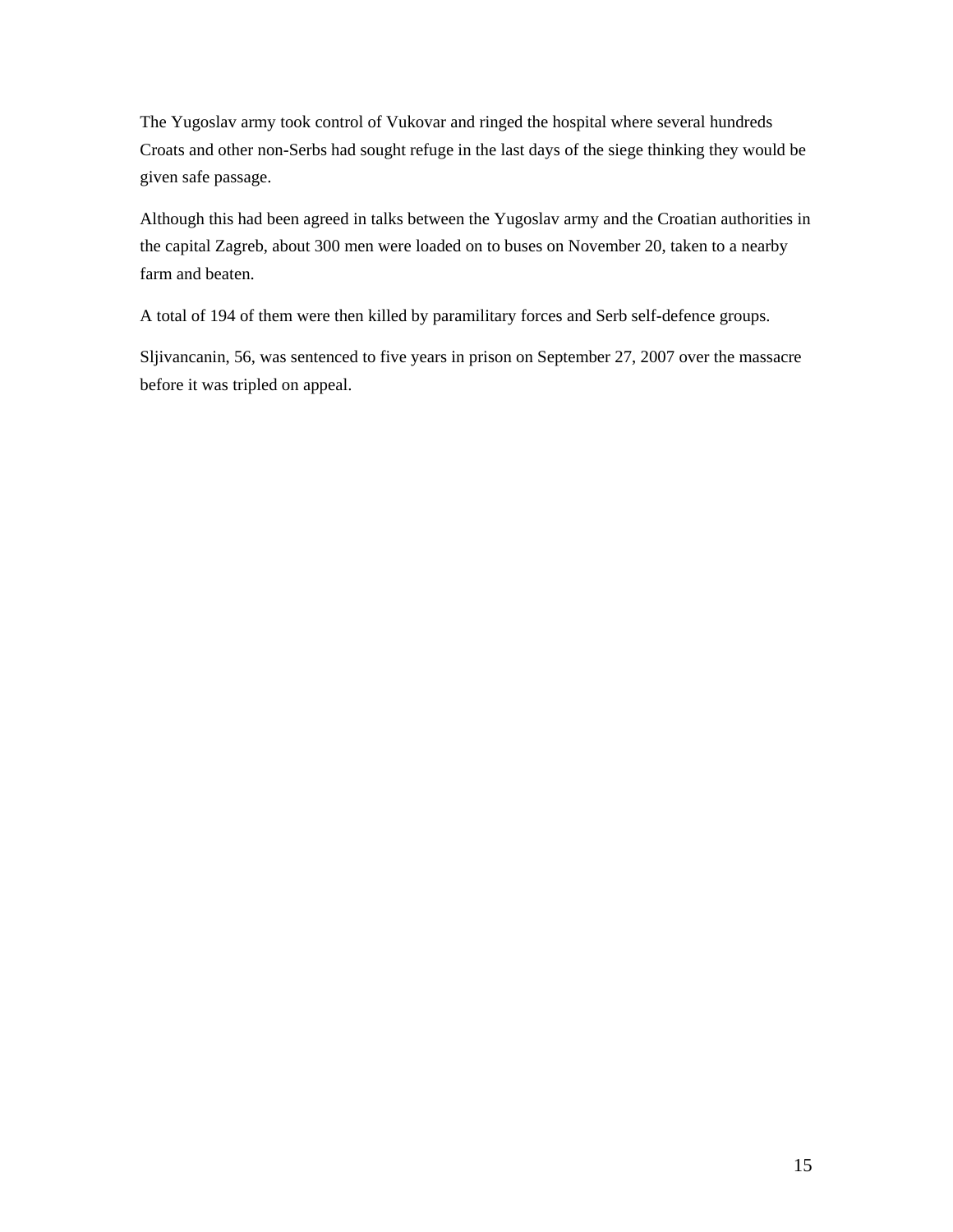## New York Times Thursday, 3 June 2010

## **Accused of War Crimes, and Living With Perks**



*Courtesy of the ICTY A standard cell in the detention unit of the International Criminal Tribunal for the former Yugoslavia (ICTY) in The Hague, the Netherlands.* 

*By DOREEN CARVAJAL* 

THE HAGUE — Since the days after World War II when people accused as Nazi criminals awaited their fates in the grimness of Nuremberg Prison, reformers have dramatically reshaped the standards under which suspects accused of the vilest war crimes are being held.



*Courtesy of the ICTY The communal area of the detention unit of the International Criminal Court.* 

Beyond the brick towers of a Dutch prison just east of here is a

compound where former Congolese warlords, Serbian militia leaders and a former Liberian president accused of instigating murder, rape and enslavement are confined in two detention centers with private cells stocked like college dormitories, with wooden bookcases, television sets and personal computers. Among the other amenities are a gym, a trainer, a spiritual room and a common kitchen where some former enemies trade recipes and dine on cevapi, or Balkan meatballs.

Three warlords whose cases are before the [International Criminal Court](http://topics.nytimes.com/top/reference/timestopics/organizations/i/international_criminal_court/index.html?inline=nyt-org) are also receiving free legal aid at a monthly cost of about €35,000, or \$43,000. They are classified as indigent, one of them despite assets that include  $\text{\textsterling}00,000$  in investments,  $\text{\textsterling}150,000$  in savings,  $\text{\textsterling}300,000$  in paintings and jewelry, three automobiles and four properties.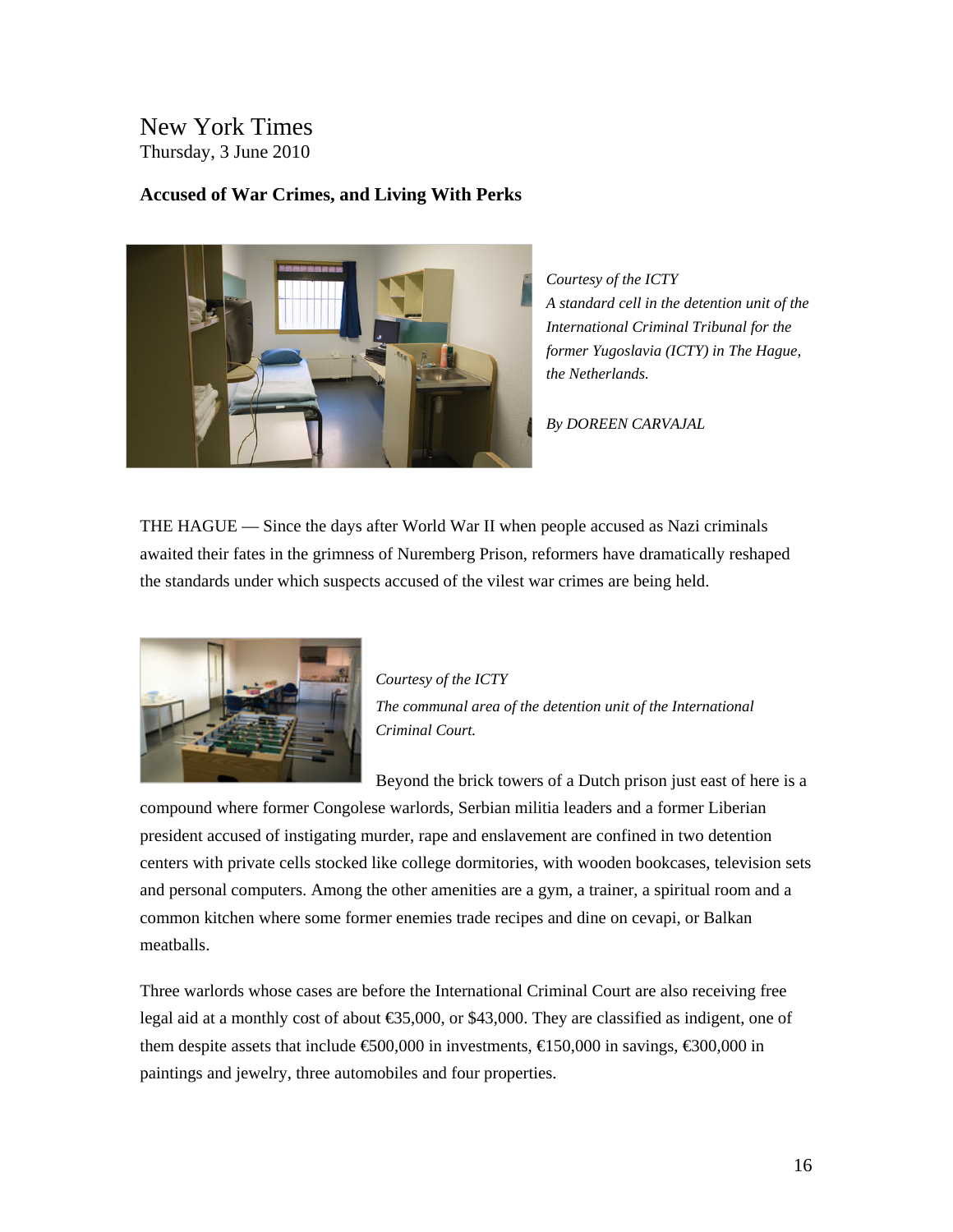But an additional benefit — travel subsidies of tens of thousands of euros for family visits from distant African countries — is stirring an emotional debate among the court's donor nations about whether the entitlements at the cluster of international courts meeting here have reached their limits.

Each court was intended, in part, to provide a model of humane, civilized detention that contrasts starkly with the horrific nature of the crimes the inmates are accused of. But how much is too much?

A group including France, Italy and smaller states is arguing that the nations financing the courts should not be covering benefits that they do not provide in their own prisons — and do not want to. What precedent might be set, they ask, if they contribute to these provisions here?

"We're not treating them as equals to the rest of detainees in national prisons," said Francisco José Aguilar Urbina, the Costa Rican ambassador to the Netherlands. "A guy who steals a chicken to feed his family will not be paid by the states for family visits."

The visits make up a small part of the budget of the International Criminal Court, which authorized the travel subsidies and spends about €102 million yearly for court costs, staff and investigators along with housing and prosecuting four men. But the dispute is scratching at bigger concerns about costly legal processes that have dragged on, yielded no convictions and put a lot of focus on the benefits at the detention facilities, which some critics mock as the Hague Hilton.

"Behind this issue is a tug of war," said William Schabas, director of the Irish Center for Human Rights in Galway, Ireland — one between the court's judges, who have generally supported broad prisoner rights, and many of the countries that are paying the bills. "They are wondering what they are getting for their money. This is a court that has existed for seven years and hasn't finished one trial."

Diplomats from more than 100 nations are gathered in Kampala, Uganda, to take stock of the court, though the dispute over family travel is moving toward a resolution this autumn. The court was created almost eight years ago as a permanent tribunal to prosecute genocide and war crimes. Its 12-cell detention center houses five prisoners: four from Congo and [Charles G. Taylor](http://topics.nytimes.com/top/reference/timestopics/people/t/charles_taylor/index.html?inline=nyt-per), the deposed president of Liberia, who has two cells, one where he lives and one where he keeps his documents.

They share the gym with 36 defendants, including the Bosnian Serb leader [Radovan Karadzic](http://www.nytimes.com/info/radovan-karadzic/index.html?inline=nyt-per), who are before a sister court dealing exclusively with Balkan war crimes and who are housed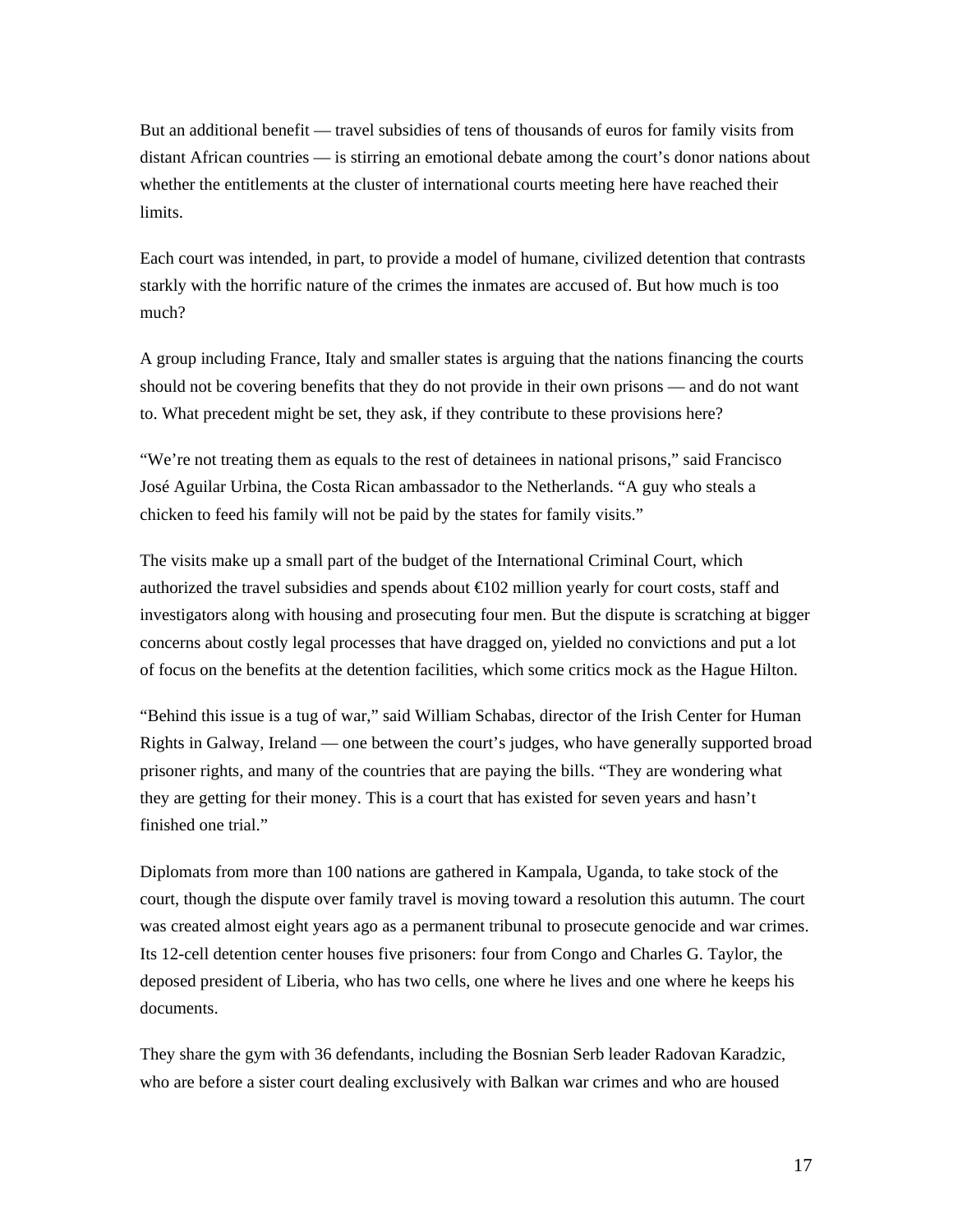separately. That court does not provide travel benefits, but many of the prisoners' home nations do, albeit far more modestly than the International Criminal Court.

Defending the International Criminal Court's policy, Marc Dubuisson, its director of court services, said: "I'm not here to judge whether a person is worse than another. We have an obligation to show the world what is good management. Why would you want to sentence the children not to see their own parent?"

Thanks to conjugal visits, several detainees became new fathers, including a Serbian general and Mr. Taylor, 62, whose baby girl was born in February.

The first to tap family travel funds, back in 2006, were the wife and five children of [Thomas](http://topics.nytimes.com/top/reference/timestopics/people/l/thomas_lubanga/index.html?inline=nyt-per)  [Lubanga](http://topics.nytimes.com/top/reference/timestopics/people/l/thomas_lubanga/index.html?inline=nyt-per) Dyilo, 49, a former rebel leader from the Democratic Republic of Congo, formerly Zaire, who is accused of enslaving child soldiers who were forced to rape, kill and plunder. The court paid more than \$16,000 in expenses covering air fare from Kinshasa, two hotel rooms for 15 nights, temporary medical insurance, passport and visa fees and a daily "dignity allowance" of \$24 for adults and \$12 for children. Court officials also provided winter clothes and a babysitter for the children during conjugal visits.



*Courtesy of the ICTY One of the amenities available to the inmates is a gym.* 



*Ed Oudenaarden/Agence France-Presse — Getty Images Thomas Lubanga Dyilo, the former leader of the Union of Congolese Patriots accused of using youths as killers, in court in 2006.* 

Two years later, Mr. Lubanga's old enemy, Mathieu Ngudjolo

Chui, 39, sought money for visits three times a year for his wife and six children. Mr. Ngudjolo is accused of organizing a massacre in the village of Bogoro in which boy soldiers hacked and burned alive about 200 people.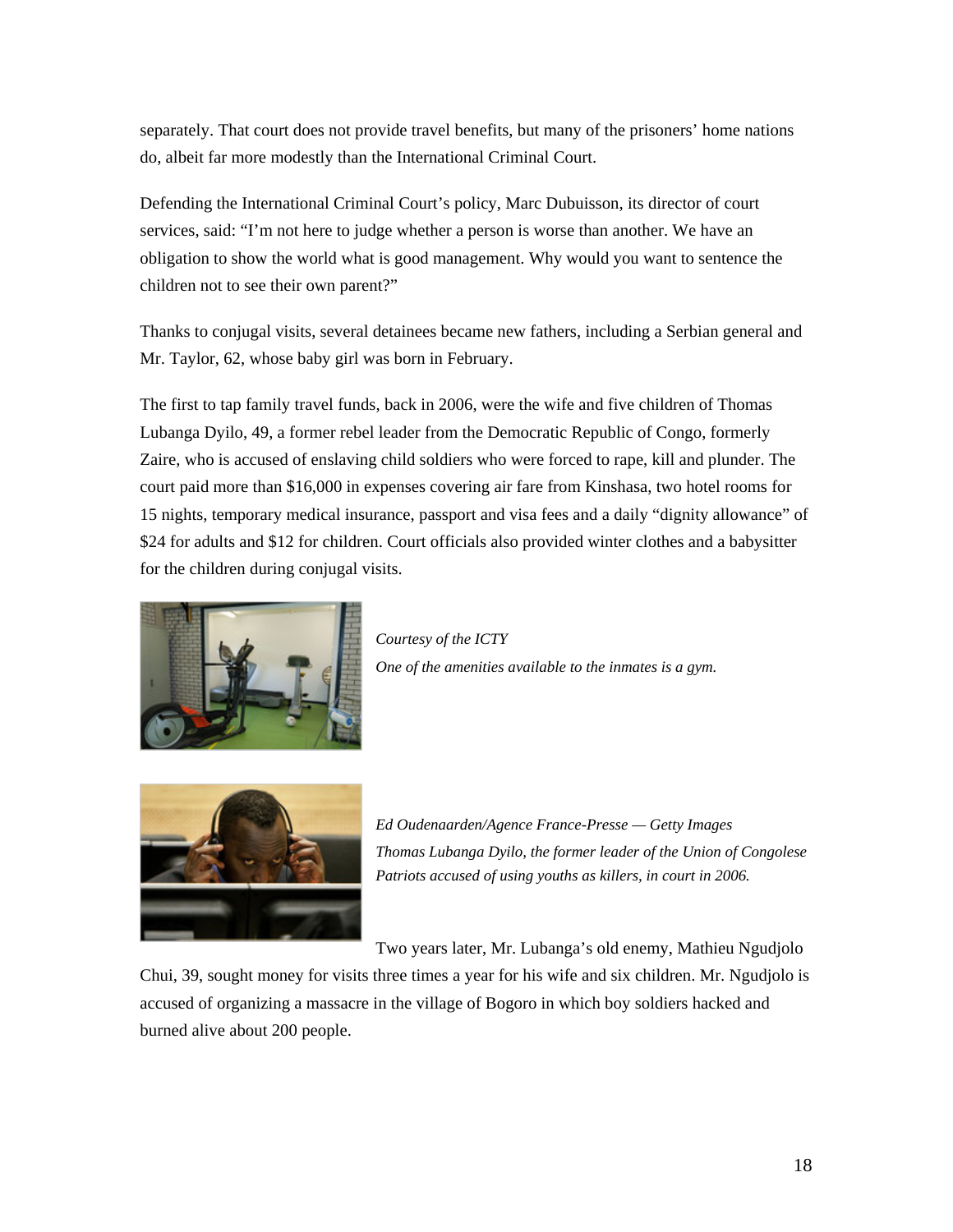When the court registrar sought to curb spending by rotating visits among relatives, Mr. Ngudjolo successfully appealed, demanding "respect for the entitlement of his children to visit their father." His travel budget this year:  $\epsilon$ 26,180.

On the day he retired in March, the court's president, Philippe Kirsch, a former Canadian diplomat, affirmed the right to the travel payments for Mr. Ngudjolo, saying that administrators had reviewed his finances and that at best "his assets are only just sufficient to enable him to meet his obligations to his dependents."

One of the court's top donors, Italy, disputed Mr. Kirsch's ruling as having no legal basis. The French Foreign Ministry supported Italy, saying, "There is no reason to fund family visits for indigent detainees with the court's budget since it could go too far, especially since the court's concept of poverty is fuzzy."

Stephen Rapp, the U.S. ambassador-at-large for war crime issues, advocates alternatives such as videoconference calls, which are under consideration. The United States is the top donor for the Special Court for Sierra Leone, where Mr. Taylor is being tried.

"These are sensitive issues," Mr. Rapp said. "We have to make sure that they are humanely treated at an international standard, but whether we should go to this whole level of flying families thousands of kilometers is much more doubtful. I prefer another practical approach."

The court's supporters argue that the decision has been taken out of context. "Our message was let's not make a big deal about this," said Cecilia Nilsson, who heads the legal section for the Coalition for the International Criminal Court, a network of 2,500 groups. "It's not a lot of money. It's part of keeping the detainees happy or, I don't know the word — managing — the detainees. The court is still very young and the decision was from just one case. It was blown out of proportion."

The debate is reaching another threshold — over whether to pay for visits not only for the accused but those convicted of war crimes. The Special Court for Sierra Leone is considering that for convicts serving lengthy sentences in Rwanda.

"Yes, they have committed atrocities, but is the goal to reintegrate them back into society or is the goal to cut them off from society?" asked Binta Mansaray, the court's administrative registrar.

In the meantime, the International Criminal Court is economizing and exploring alternatives large and small: eliminating subsidies for family phone calls or excess baggage, for example, or placing visitors on empty returning military planes. A court report is expected on a proposal to finance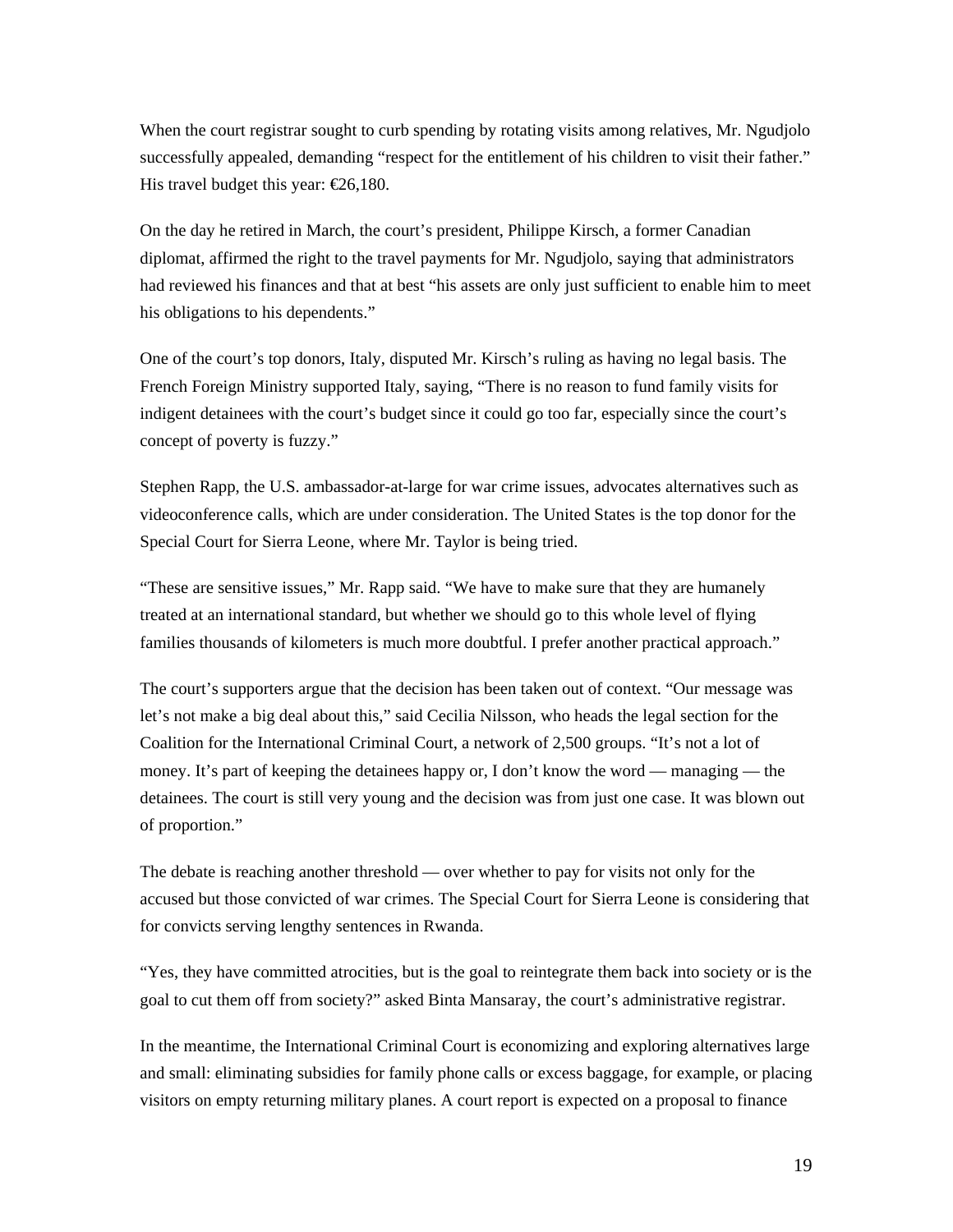family travel through a voluntary fund, although supporters and critics of the current system wonder who would volunteer.

How the detainees would react to any retrenchment is unclear, but some of them are not fully happy with their treatment now.

Mr. Taylor, for one, has complained about "Eurocentric meals" and boycotted his trial for a day after having to sit handcuffed in a vehicle outside the court for several minutes, which he considered "disrespectful."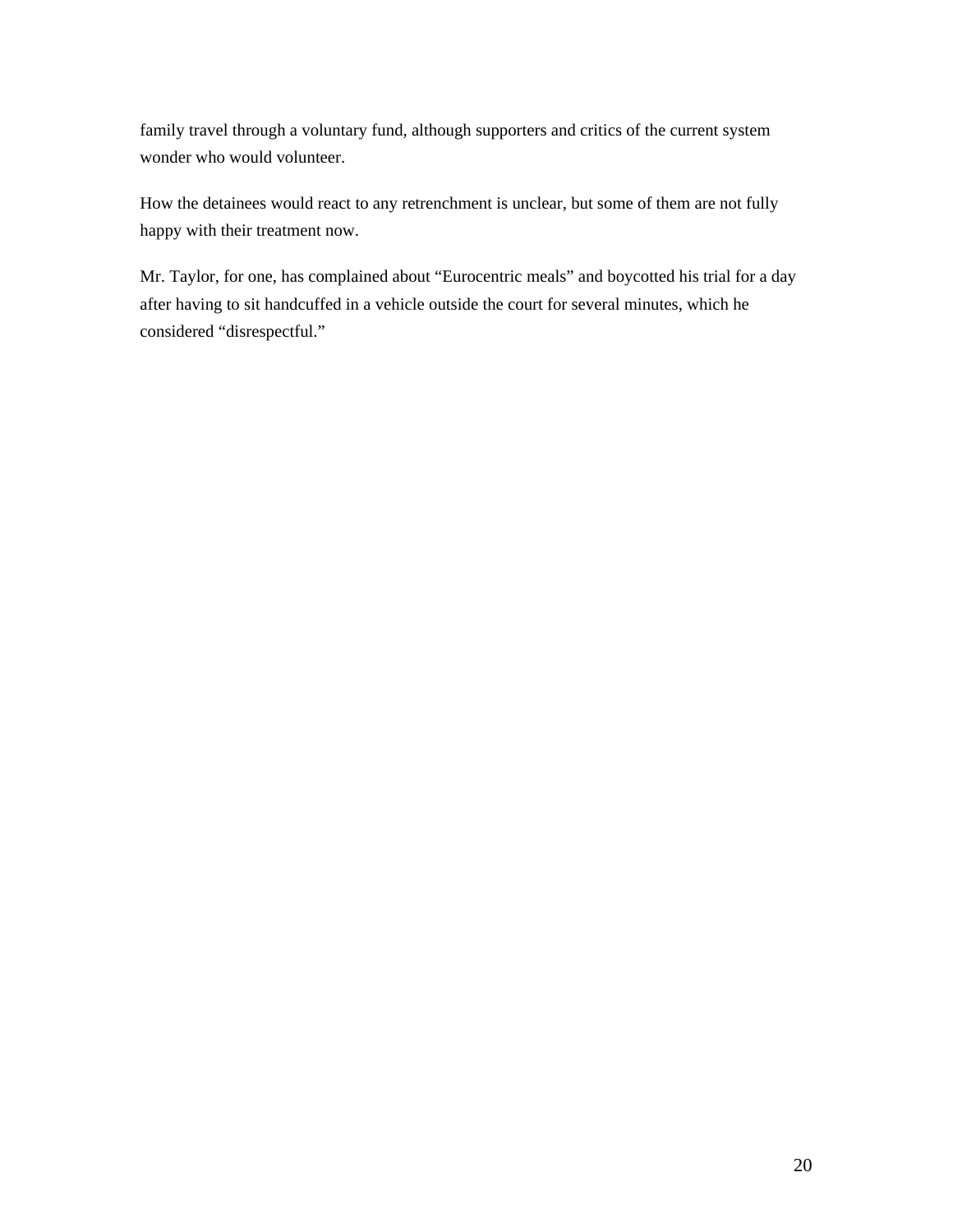## International Criminal Court

Wednesday, 2 June 2010

## **ICC Registrar participates in panel on impact of the Rome Statute system on victims and affected communities**

The Registrar of the International Criminal Court (ICC), Madame Silvana Arbia, participated today in a panel discussion on the impact of the work of the Court on victims and affected communities. Discussions focused on participation of victims, protection of victims and witnesses, the role of outreach and the Trust Fund for Victims.

The event was organised by the Assembly of States Parties to the Rome Statute as part of its stocktaking exercise during the Review Conference of the Rome Statute, held in Kampala, Uganda. The discussion was opened with a presentation by Ms Radhika Coomaraswamy, Special Representative of the United Nations Secretary-General for Children and Armed Conflict, followed by the screening of a video honouring victims of atrocities committed during conflicts.

Besides Ms Arbia, speakers also included Ms Binta Mansaray, Registrar of the Special Court for Sierra Leone and former chief of its Outreach Section; Carla Ferstman, Executive Director of the NGO Redress; Ms Elisabeth Rehn, President of the Board of Directors of the Trust Fund for Victims of the ICC; Ms Justine Masika Bihanba of the NGO Synergie des femmes pour les victimes de violence sexuelle in the Democratic Republic of the Congo; David Tolbert, President of the International Center for Transitional Justice and former Deputy Prosecutor of the International Criminal Tribunal for the Former Yugoslavia. The discussions were moderated by Mr Eric Stover, Director of the University of California, Berkeley Human Rights Center.

The ICC Registrar explained that the Rome Statute was a landmark in furthering victims' rights by codifying their right to participation. She indicated that in many systems, the only role for victims in criminal proceedings is as witnesses. However, the ICC system enables victims to participate in proceedings. This means that they can give their views and express their concerns directly to the judges where their interests are affected. It is crucial that the process of enabling victims to make their applications for participation is done in the place where victims are located, and in a safe and secure environment so as not to put them at risk.

To date 2,648 victims have applied; 770 have been authorised to participate in the proceedings. Ms Arbia indicated that the experience made victims feel that their suffering is acknowledged. "It is a way by which they honour those relatives, friends and community members lost or injured in the atrocities under investigation. Furthermore, they feel that they are best placed to explain the historical and cultural background to the events and, in this sense, they feel they can contribute to the establishment of the truth", she said.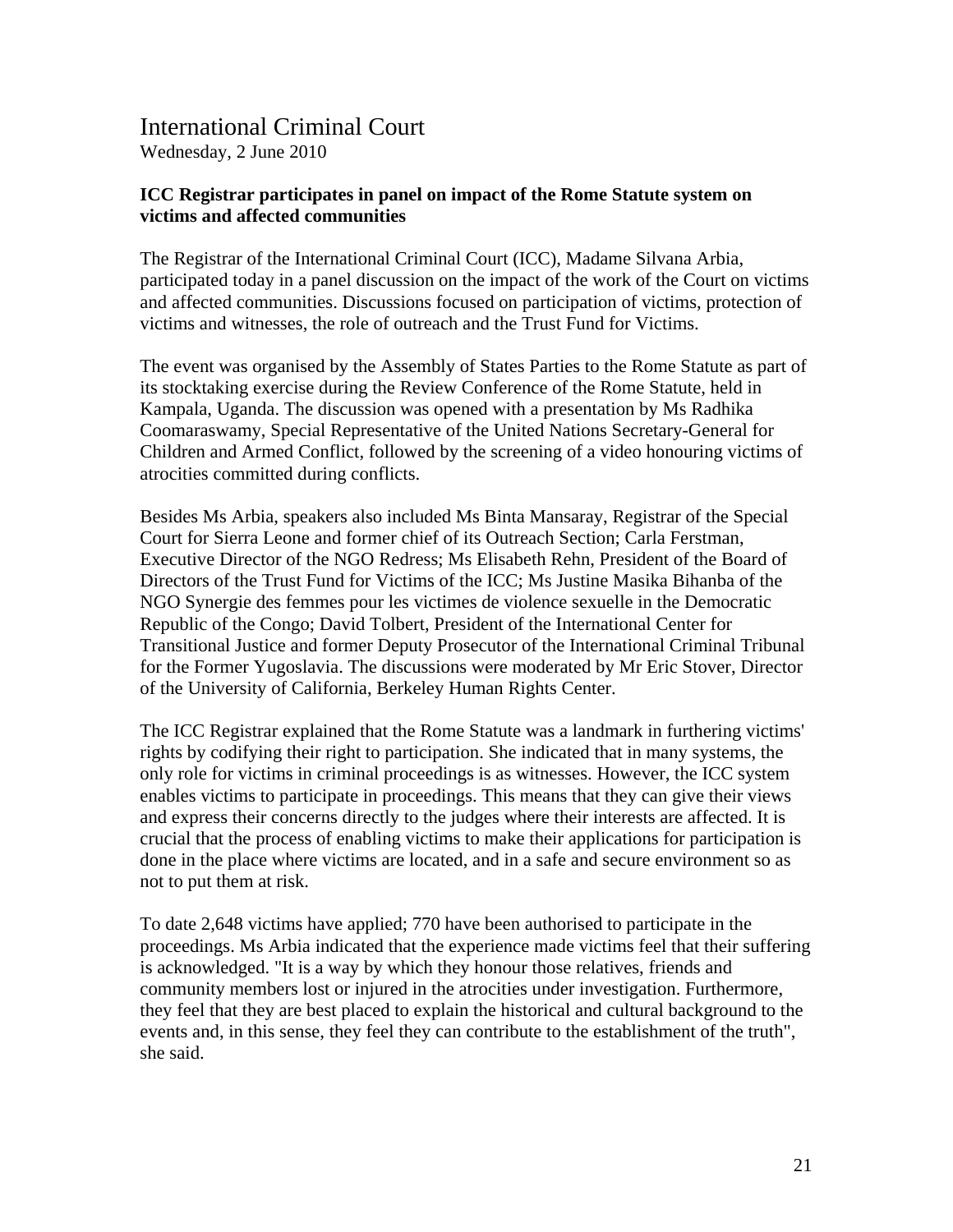With regard to protection of victims and witnesses, Ms Arbia stressed that the Court has developed sustainable protective measures, beginning with local protection measures. This can entail strengthening the physical security of the residence of witnesses and victims as well as use of Initial Response System; this is a 24/7 emergency response system that enables the Court to be informed at short notice of any immediate threat to victims and witnesses in order to take appropriate action, including relocating the person, if necessary.

The ICC Outreach was presented as a third generation programme following the work done in this field by the International Criminal Tribunal for the Former Yugoslavia and the Special Court for Sierra Leone. The Registrar explained that outreach is a two-way communication between the Court and communities affected by situations currently before the Court. The Programme was established to make judicial proceedings accessible to communities, including victims, in countries where the Court operates. The importance of a robust outreach programme and the need to act where the victims live was underlined by several speakers.

Finally, participants praised the work done by the co-facilitators who had organised the Panel, Chile and Finland, and in particular Ms Elena Bornand and Ms Miia Aró-Sánchez.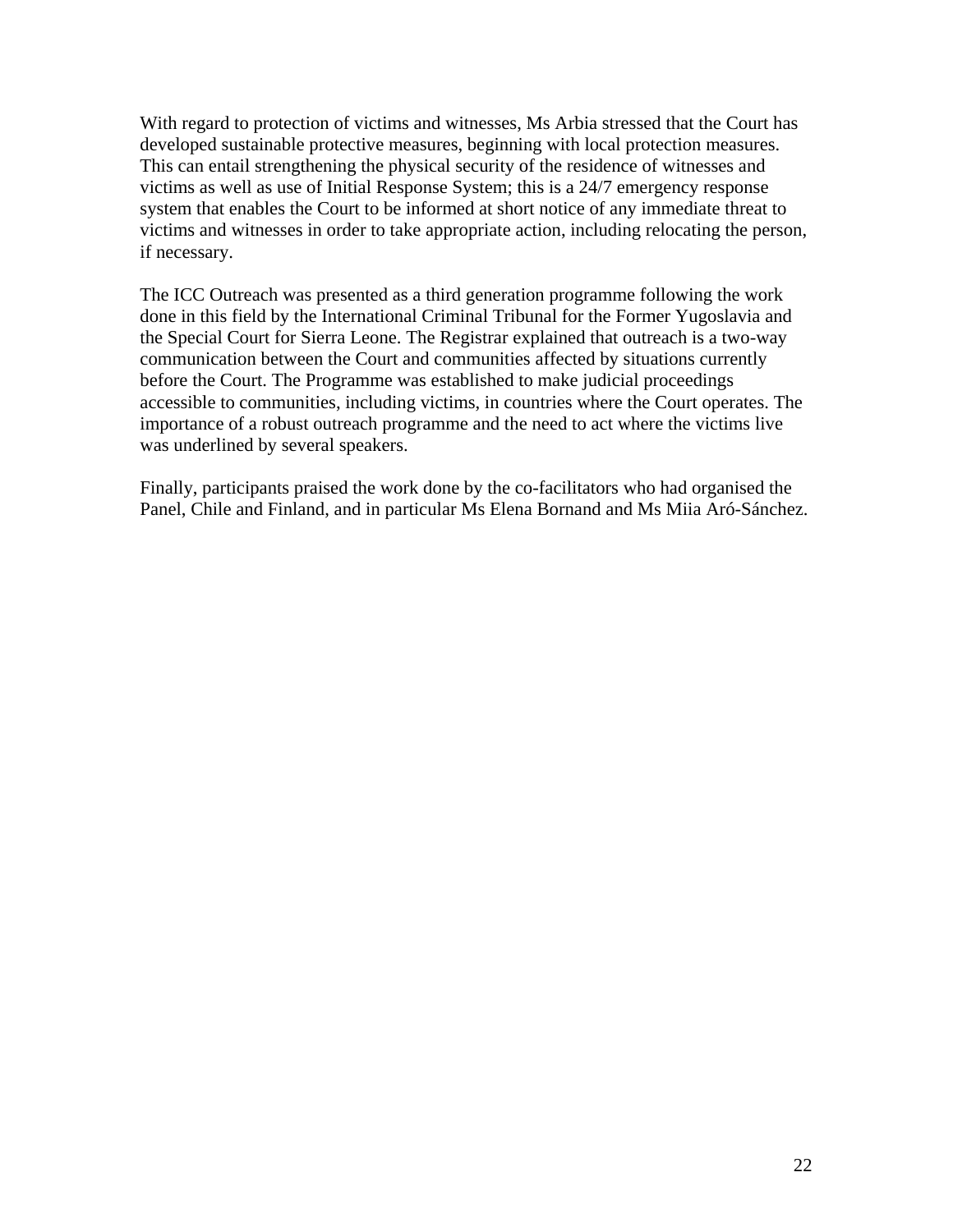# The Guardian.co.uk

Wednesday, 2 June 2010 http://www.guardian.co.uk/law/2010/jun/02/international-criminal-court-war-crimes

### **International Criminal Court: only as strong as its member states**

The conference in Kampala to review the performance of the International Criminal Court should take the opportunity look at the responsibilities of the member states.

James A Goldston for the OSI blog, part of the Guardian Legal Network guardian.co.uk, Wednesday 2 June 2010 19.53 BST Although 111 countries have ratified the Rome Statute establishing the International Criminal Court, many have consistently failed to cooperate with the court's operations or to effectively support its work.

This week, government representatives from around the world are meeting in Kampala, Uganda, for what will be the most important gathering about the Court since the 1998 adoption of the Rome Statute. Member states should take this opportunity to identify how they can better support the court and its mission, culminating in a public commitment to ensure appropriate policy changes and funding.

For too long, public debate has focused almost entirely on decisions and actions of the ICC itself: the impact of the arrest warrant against President Bashir of Sudan on peace in Darfur; the scope of the charges in the ICC's first trial against a Congolese warlord accused of recruiting child soldiers; the fact that, until now, all active investigations have concerned crimes in Africa.

In contrast, the responsibilities of states have not received due attention.

To be sure, the court matters. And it has some way to go in ironing out its internal operations. But on almost every major challenge the court confronts, the role of states party to the Rome Statute is critical.

For example, unlike the courts in our own countries, the International Criminal Court lacks a police force to enforce its subpoenas, arrest warrants, and orders. The court depends entirely upon member states' law enforcement agencies to secure the arrest and detention of persons it has charged with crimes.

To date, states have proven unwilling to fulfill this responsibility consistently. As a result, the court's detention facility in The Netherlands holds only four of the thirteen persons for whom the court has issued arrest warrants. One of the court's main purposes is to deter political and military leaders from ordering massive violence. If the risk of being arrested, tried, and punished remains so absurdly low, it will diminish the court's ability to deter such mass crimes.

In addition, the court faces formidable challenges in reaching out to societies where the abuses it addresses take place, thousands of miles away from the Hague. Surveys have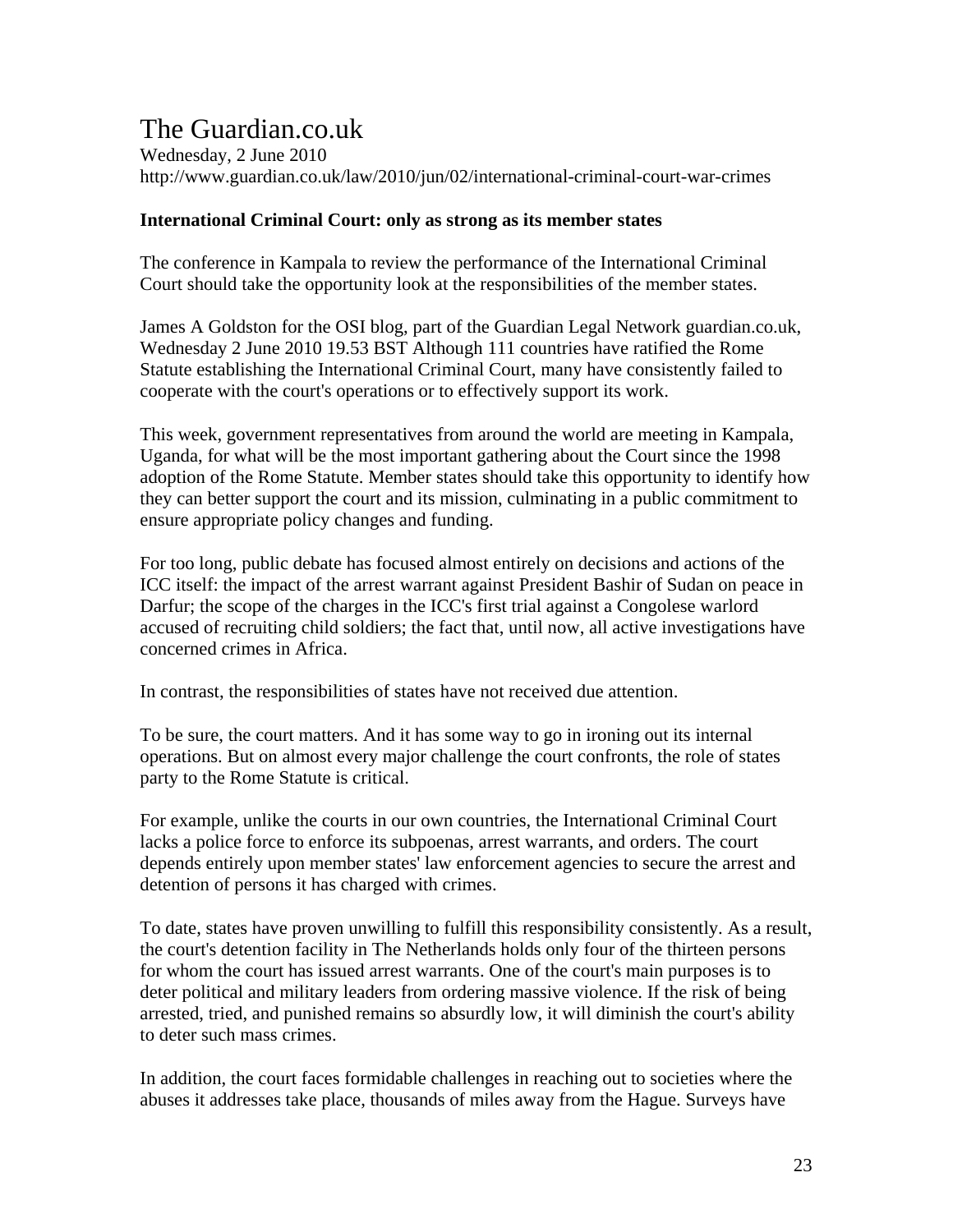revealed that people in countries suffering mass violence have little knowledge of the court and its role, unrealistically high expectations of its potential impact, and low levels of trust and goodwill toward its staff.

This disconnect could be remedied if member states allocated sufficient funds for public outreach. Continued failure to prioritize connecting with affected communities will prevent the court from involving the public meaningfully in its operations. Ultimately, this weakens the institution's legitimacy and limits its impact in the countries where its work matters most.

Although states have the principal responsibility to pursue perpetrators of mass violence, few have done so. The concept of "complementarity," which underlies the Rome Statute, permits the court to assert its jurisdiction only when national authorities are unable or unwilling to do so. Yet in practice, political will and judicial capacity are too often lacking among domestic actors.

To make matters worse, the court's major international donors—many of whom are members of its governing assembly of member states— have not aligned their funding patterns in a way that will bolster complementarity. As a result, even as donors spend millions on projects to promote economic development and the rule of law in countries where the court is engaged, they fail to provide the basic prerequisites for successful war crimes prosecutions: skilled investigators, sound witness protection systems, and technology for managing sensitive information. As a result, the court is being saddled with sole responsibility for ending impunity—a burden no single institution can possibly bear.

The gathering in Kampala offers International Criminal Court member states a chance to assume their proper place in the international system of accountability for atrocities. A good start would be to create a standing committee that will develop tools to enhance national-level prosecutions and improve donor cooperation. In addition, member states should pledge to increase funding for the Court's outreach activities. Finally, the gathering can foster a more supportive diplomatic environment for the court by having member states agree to raise concerns about individual state cooperation in bilateral discussions as well as at sessions of the United Nations Security Council, General Assembly, and Human Rights Council.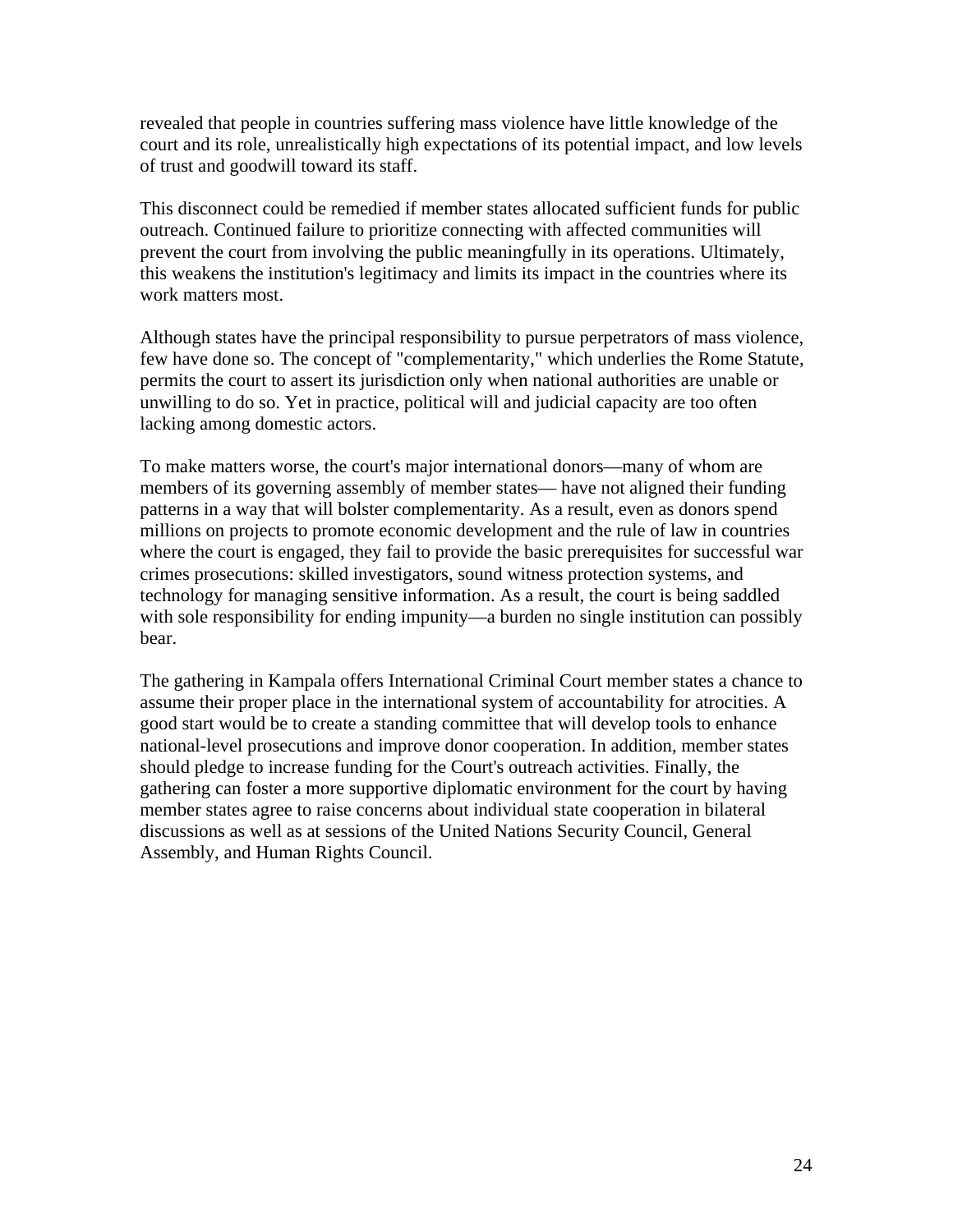## Minnesota Public Radio

Friday, 4 June 2010 http://minnesota.publicradio.org/display/web/2010/06/04/phillips/

## **Rwandan law on "genocide ideology" impossibly vague**

By Robin Phillips

Last week, as most Minnesotans set out to enjoy the long Memorial Day weekend, one Minnesotan embarked on a journey of a different sort. On Friday, St. Paul law professor Peter Erlinder was arrested by Rwandan police on charges under that country's "genocide ideology" law.

Erlinder went to Rwanda as part of the legal defense team of opposition political candidate Victoire Ingabire Umuhoza, who faces charges under the genocide ideology law.

Throughout the past several years, Erlinder has represented people accused of genocide before the International Criminal Tribunal of Rwanda. In the course of this work, he has developed an argument that questions whether the violence in Rwanda was, technically speaking, genocide. Erlinder hasn't been shy about putting forth his theory; he helped organize and presented a paper at an international criminal defense conference on the subject in Brussels just days before entering Rwanda.

International law recognizes that genocide -- the killing, causing of serious bodily or mental harm, deliberate infliction of conditions calculated to bring about the physical destruction, imposition of measures intended to prevent births, or forcible transfer of children to another group, with intent to destroy, in whole or in part, a national, ethnic, racial or religious group -- is among the most serious of crimes.

Is what happened in Rwanda "genocide?" Most international human rights experts think so. And if any country has an interest in ensuring that public safety is balanced against the right to free speech, arguably it's Rwanda. Radio broadcasts deliberately inciting ethnic violence fueled much of the brutality that killed upwards of 800,000 people in just 100 days in 1994.

International human rights law recognizes freedom of expression as a fundamental human right. That right is not without limits. Governments can and must limit dangerous speech. But those limits must themselves be narrowly tailored and carefully applied.

The Rwandan genocide ideology law falls far short of what international human rights law requires. It has been characterized by one human rights organization as "a very broad, imprecise and even confusing array of activities and expression" which includes "terms which are widely open for abusive interpretation -- such as 'marginalising,' 'laughing,' 'mocking,' 'boasting,' and 'creating confusion aiming at negating the genocide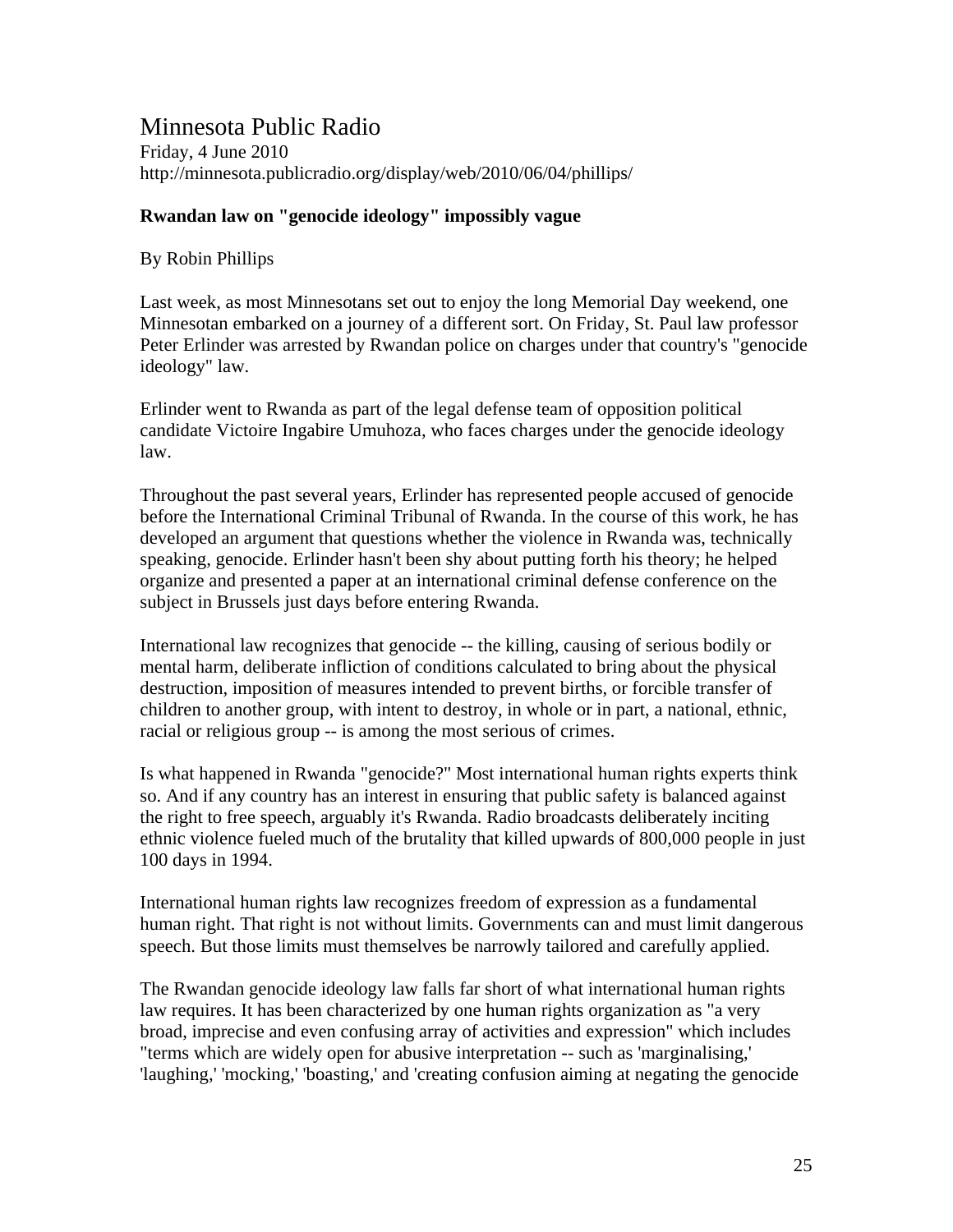which occurred' and 'stirring up ill feelings' -- or which very obviously have no place in any law -- such as 'propounding wickedness.'"

The evidence suggests that potential abuses of this vaguely worded crime have come to pass. Human rights organizations and the U.S. government alike have denounced the law for having been used to silence those who oppose the government. Erlinder himself went to Rwanda to defend a political opposition leader accused of genocide ideology. Amnesty International reports that at last count there were 912 people in prison, either awaiting trial or serving sentences, on genocide ideology charges.

The government of Rwanda today is under the control of Paul Kagame and his Rwandan Patriotic Front. Exploiting the tragedy of the genocide for political purposes is apparently just one part of Kagame's strategy to continue to hold power. A glance through the U.S. State Department's most recent assessment of human rights in Rwanda reveals that its record of ensuring freedom of speech, assembly, association, and the right of citizens to change their government is abysmal.

In addition to politically motivated use of the genocide ideology law to keep government opponents quiet, Amnesty International reports substantial restriction of press freedom, active restriction of opposition political parties, and widespread impunity for members of the Rwandan Patriotic Army and Rwandan Patriotic Front.

Erlinder's arrest gives us a glimpse of what Rwandans and millions of others living under repressive governments around the world face every day. In the United States, Memorial Day is an opportunity to remember those who gave their lives to protect our freedoms. This incident serves as a poignant reminder of what those human rights really mean.

*Robin Phillips is executive director of The Advocates for Human Rights, a nonprofit organization dedicated to promoting and protecting human rights.*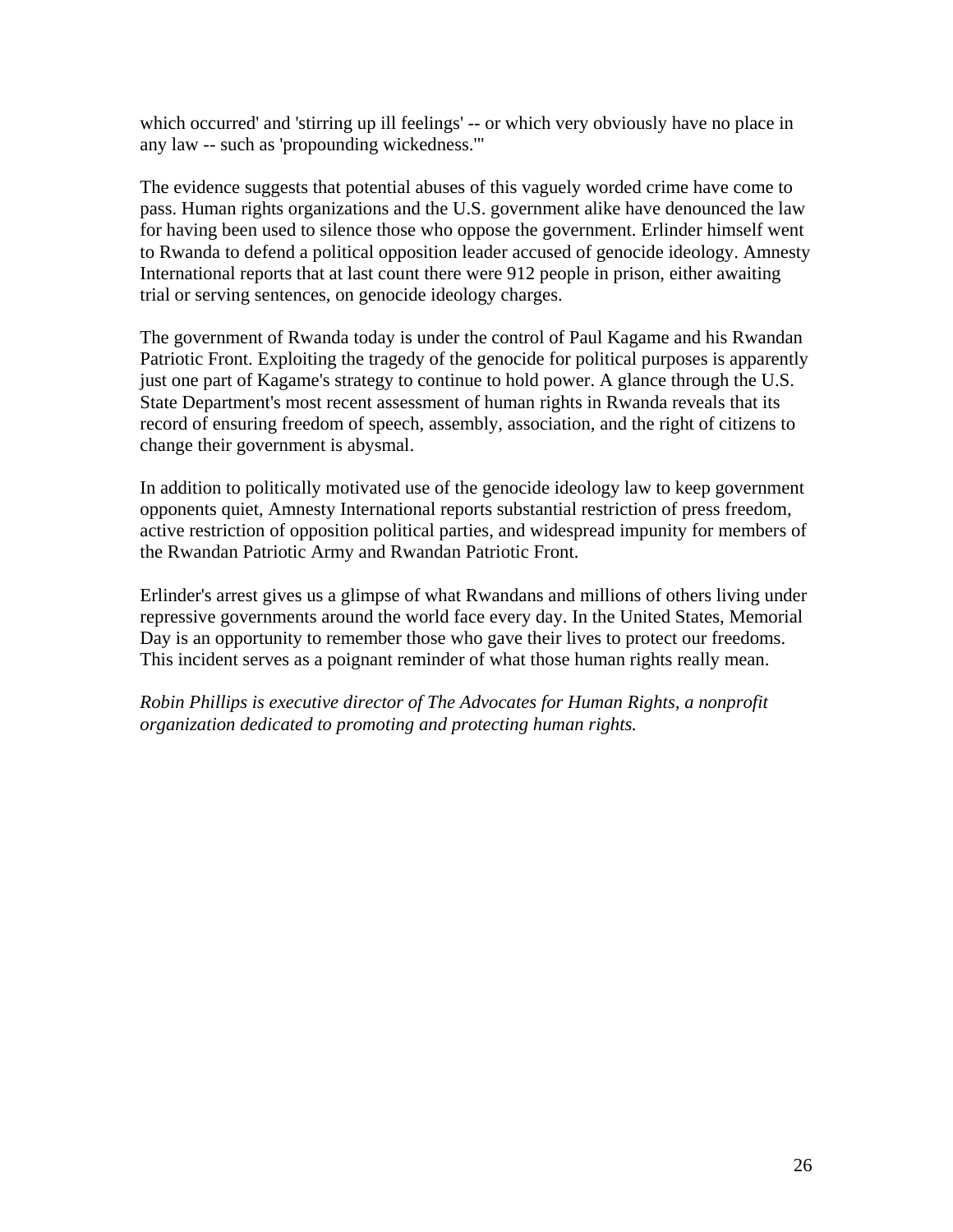## Agence France Presse

Wednesday, 2 June 2010

### **Rwanda court rejects inaction charge in lawyer case**

ARUSHA — The International Criminal Tribunal for Rwanda on Wednesday rejected charges it has failed to take action after the arrest in Rwanda of a US lawyer accused of denying the 1994 Tutsi genocide.

Peter Erlinder, who heads the association of defence lawyers at the ICTR, was arrested on Friday in Kigali where he went to defend opposition leader Victoire Ingabire, who is also accused of denying the genocide.

Two French lawyers at the tribunal, Arthur Vercken and Anta Guisse, on Tuesday slammed what they said was the ICTR's silence over Erlinder's arrest.

"To date it seems the ICTR has not raised the slightest protest against this arrest or demanded the immediate freedom of this lawyer who is on its list and who represents an accused person," Vercken and Guisse said.

The two, who are defending a former senior official in Rwanda's interior ministry, Callixte Kalimanzira, charged with genocide, said they fear Erlinder's pleas at the ICTR may be used as evidence against him in Rwanda.

"The ICTR acted swiftly, by communicating as early as Monday with the Rwandan authorities," the court's spokesman Roland Amoussouga said, emphasizing that the ICTR is "in contact with the relevant Rwandan authorities and with Peter Erlinder's legal team".

He said the court was trying to find out if the Rwandan judicial authorities "intend to use Erlinder's work at the ICTR as evidence for the prosecution".

"Erlinder was not in Rwanda for reasons linked to his activities at the ICTR. This doesn't mean the ICTR will not take an interest in his fate, but rather that the formulation of the ICTR's reaction will depend on what elements the prosecution decides to use against the accused," Amoussouga said.

He said the court does not claim to have the power or the mandate to obtain immunity for its lawyers in cases that are not directly linked to their work at the ICTR.

"There are two situations where we can claim immunity for our lawyers: when they are on a trip for the ICTR and when the actions they are accused of committing were carried out in the framework of a case they are defending at the ICTR," he said.

The arrest of Erlinder "and the questions he is being asked do not seem to be linked to his activities at the tribunal", Amoussouga said.